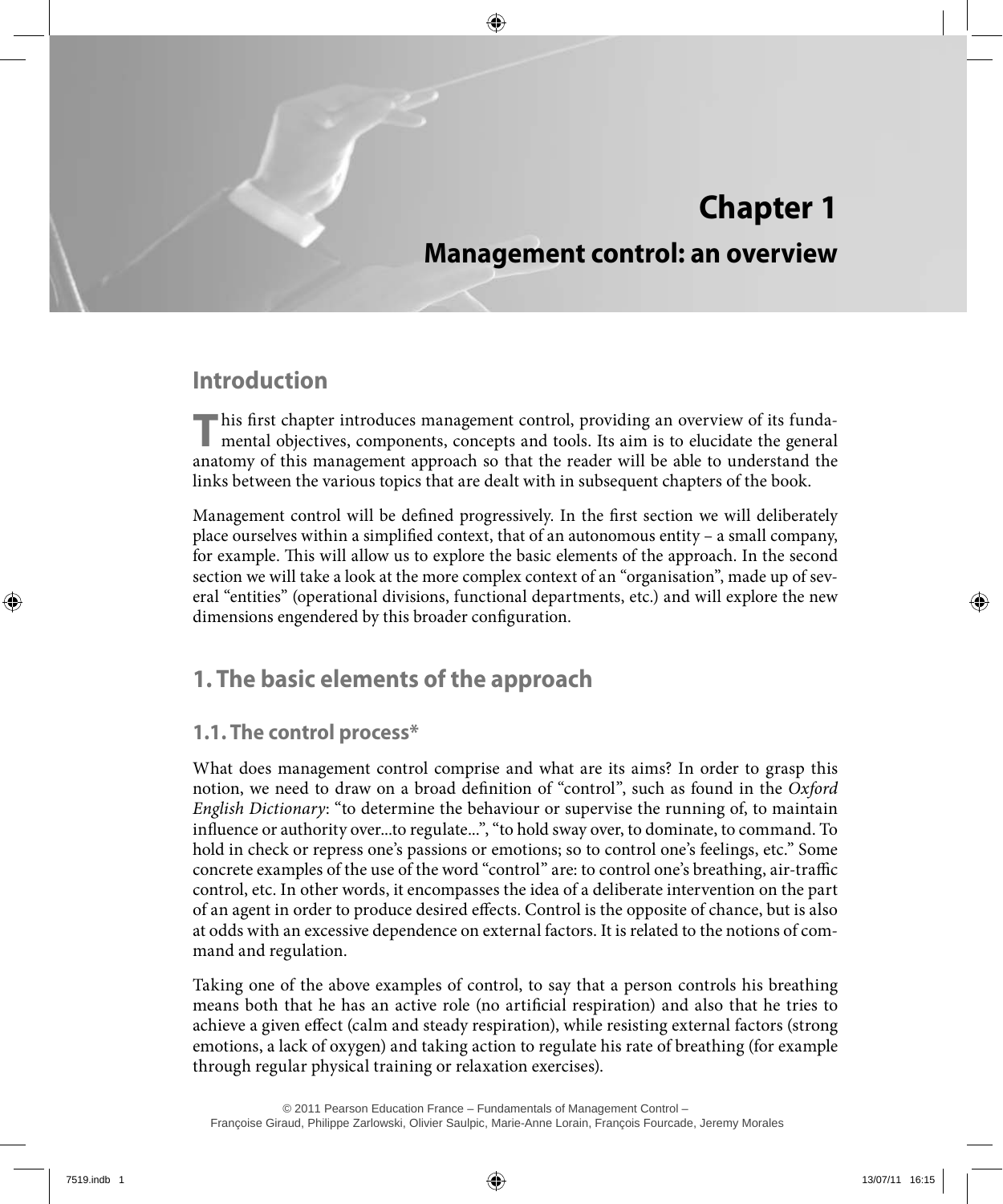By analogy, management control is an approach that enables a company to produce desired results (generally expressed in terms of "performance") by taking action to achieve those results and by dealing with the dangers brought on by external difficulties (particularly those related to the market, competitors and the economic or political context) and the internal difficulties of the organisation. In other words, management control can be defined as the process whereby a company sets itself performance objectives and strives to achieve them as best it can over time. It is a method for managing the performance of the company.

Management control is an approach that is pursued over time: we situate ourselves both before the action, in the *planning* phase, and after the action in the *monitoring and analysis of results* phase. The approach is therefore progressive, which is why we speak of the *control process*.



Control cannot be reduced to a simple exercise of "verification", because then we would be operating "after the fact", once the decisions and action had already been undertaken. In such a case the scope of control would be confined to reactions rather than fully effective action. In seeking to control the attainment of desired outcomes and results, it is essential to prepare the action, to organise it, to perform simulations and to anticipate its consequences. The planning phase is therefore crucial.

### **1.1.1. Planning\***

As we have seen, the general function of the planning phase is to prepare for action. Without going into the details here, which will be presented in chapter 7, we can identify its main components.

First of all, planning involves the setting of *objectives*. The term "objective" comprises two notions:

- • **the** *kind* **of outcome or result desired, or a particular type of performance.** Is the company trying to increase its profitability? To increase the volume of its activity? To decrease its debt load? Is it pursuing all of these goals at once? Other types of goals?
- **the** *level* of performance desired. If the company's goal is performance in terms of profitability, are they aiming at 10% or 20%? Are they trying to *double* their volume of business to become the market leader or are they seeking to *maintain* their current market share? Is their aim to *reduce* structural costs?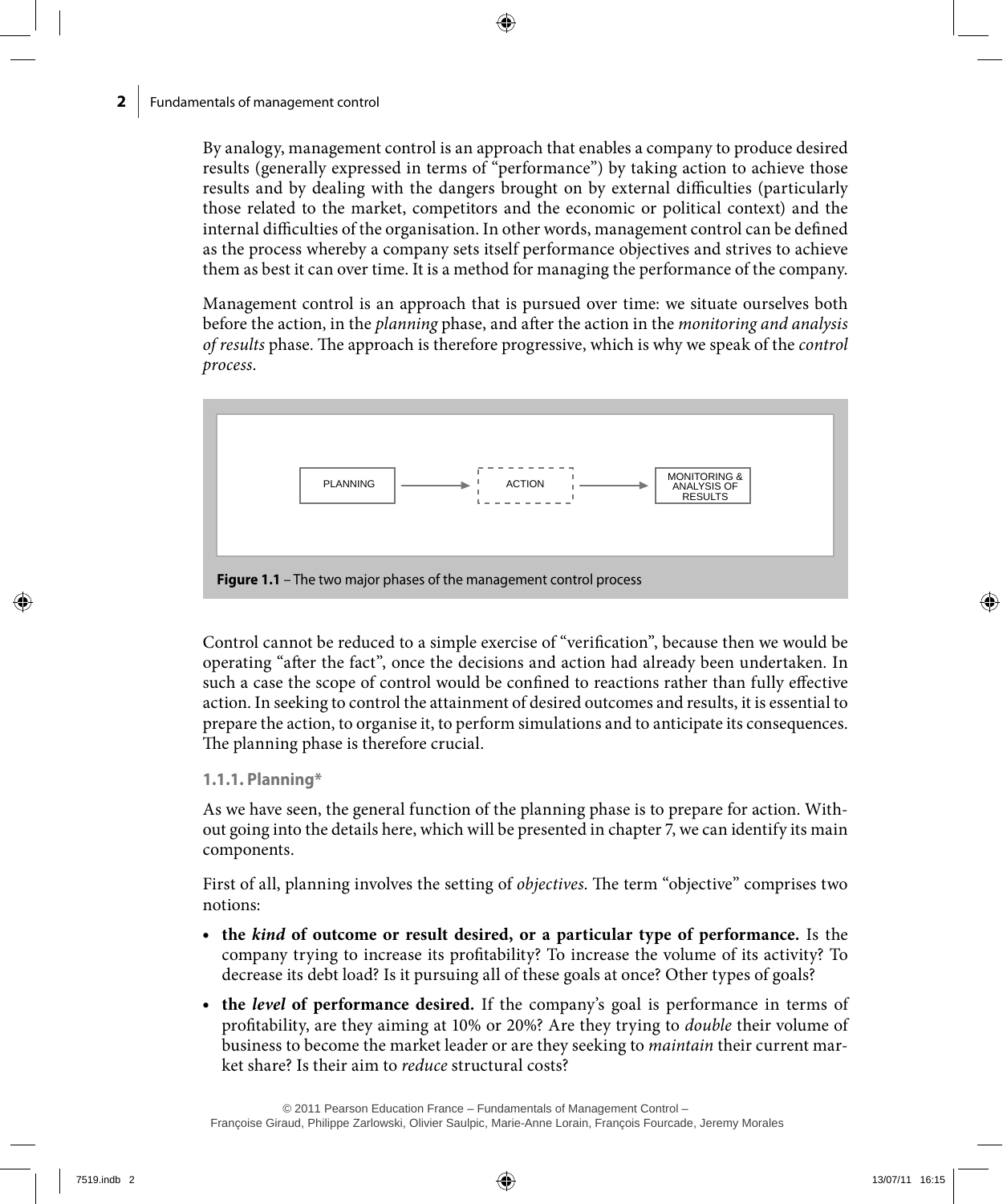In following chapters we will see that each of these aspects raises a particular set of problems, which is why we feel that it is useful to distinguish them conceptually and to use different terms. We will use the term "objective" to refer to the type of performance sought and the term "target" for the desired level of performance. Of course, these two aspects are intrinsically linked and in practice are often decided together. Consequently, the first role of planning is in fact to determine *targeted objectives* (for example, a 10% increase in sales).

The second role of planning is to anticipate how the company will go about achieving these objectives. It is important to put a coherent system in place before launching into the action stage *per se*. Planning also involves decisions about the ways and means that will be brought to bear, *i.e.* both the choice of *action plans* to be set in motion and the identification and mobilisation of the *resources* that will be necessary (financial, human and material resources, etc.).



#### **Example**

Ordinatix, an IT service company, wants to expand on the French market and sets itself a target of 20% market share.

In order to increase its turnover, Ordinatix may consider various action plans: extend its activity to new client segments, increase the attractiveness of its services in its current markets (for example by reducing its prices), or create new services. Based on the choice of action plans, the various needs in terms of resources will have to be anticipated and arranged: the number and type of business locations, IT staff, training expenses, promotional actions and financial resources.

The further off the time horizon, the more the company can anticipate and organise its action. But, inversely, risk levels will also be higher due to greater uncertainty. The function of the first planning tool, the *strategic plan*, is to determine the company's "long-term" objectives, finding a compromise between these two considerations (anticipation/risk). Strategic plans are generally formulated on a five-year timeframe, but in reality this greatly depends on the sector that the company operates in, as well as the magnitude of the action plans being considered.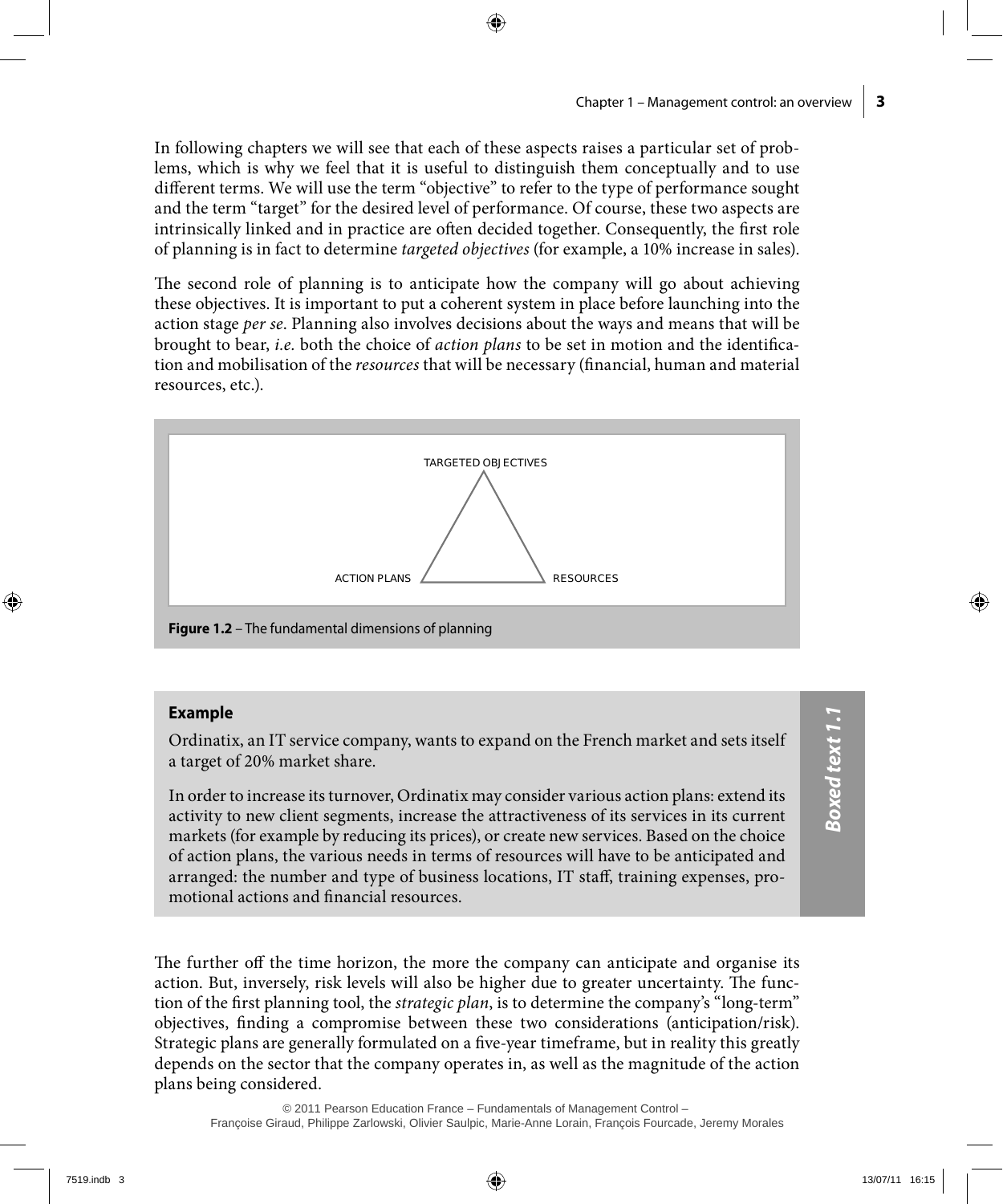### **Example**

Companies like Arcelor-Mittal and Orange are currently operating on five-year strategic plans.

In some cases the timeframe may be longer: eight years at AXA (the "ambition 2012" plan announced in 2004), ten years at EADS (the "vision 2020" plan announced in 2010), 12 years at the CNRS ("Horizon 2020" announced in 2008), and several decades for energy companies.

But it can also be shorter: in 2010 Dexia established its long-term objectives on a fouryear timeframe.

"Controlling" the objective entails the creation of a *path* leading to the intended goal(s). This is done by setting milestones along the space-time corridor, which leads from the present situation to the long-term objective, in other words, breaking it down into shorter periods and creating intermediate stages. To achieve this, the strategic plan is assisted by two other planning tools:

- **the** *operational plan*, which translates the objectives to a mid-term plan, generally on a three-year timeframe;
- • **the** *budget*, which translates them to an even shorter time horizon, usually one year.

As its name suggests, the operational plan "operationalises" the strategic plan by establishing an intermediate stage in the achievement of the final goals. The budget continues this process, setting milestones on the annual time horizon. If the company's goal is to achieve a market share of 20% in ten years and its current level stands at 5%, the road leading to this objective may at first glance seem long, arduous and perhaps even unrealistic. To give itself a real chance of attaining this goal, the company may set a target of 10% over three years in the operational plan and a target of 8% in the budget for the following year. Long-range action plans and resources will also be translated into shorter-term targets.

If the planning phase is done well, it will later serve as a valuable guide for monitoring results. Indeed, the results will be considered in terms of "variances" with the objectives. Therefore, if the planning is done in a cursory manner or is too limited, it will be hard to determine whether a variance indicates poor performance, for which solutions must be found, or if it simply stems from bad planning and does not require any specific reaction. On the other hand, diligent planning will provide the manager with reliable information on the level of performance achieved and enable him to focus on unfavourable variances. This is what is known as *management by exception\**.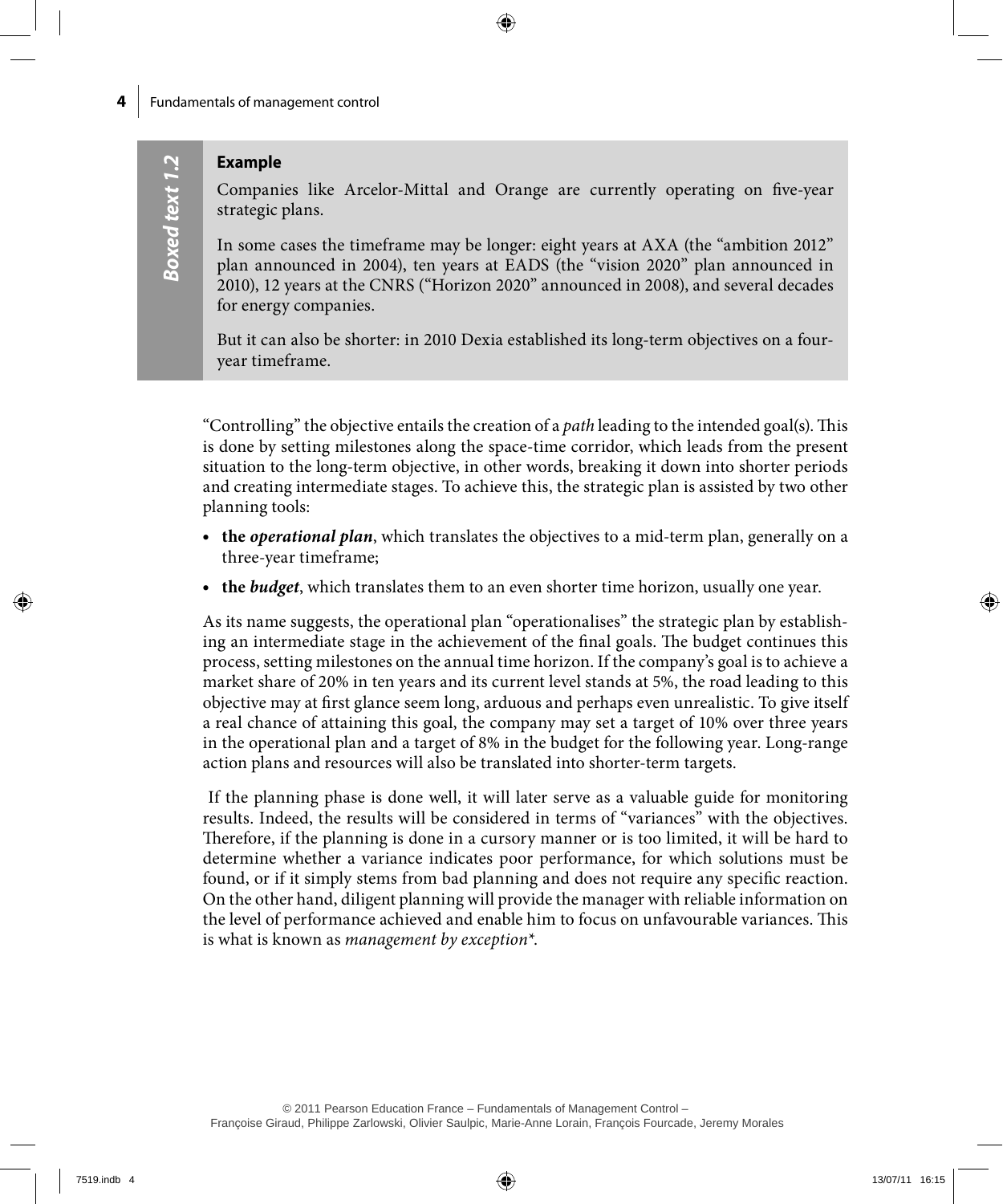

#### **1.1.2. Monitoring and analysis of results**

The aim of planning is to anticipate, as much as possible, any potential difficulties in attaining objectives, by setting targets properly, by formulating coherent action plans and by allocating the necessary resources. Even so, it may happen that the results are not attained, particularly if the action plans are improperly implemented or unexpected events occur. Thus it is necessary to monitor the results obtained. This is the downstream phase of the control process.

The purpose of monitoring is not merely to "observe" whether targets have been reached or not. It is an integral part of overseeing the achievement of objectives: it is not done at the end of the timeframe, but rather *during* the implementation of action plans, which gives the manager the chance to react "mid stream" if the final result appears to be in jeopardy. Consequently, the "monitoring" of results strictly speaking is preceded by results *progress tracking*. Navigating the path towards goal achievement is done progressively through regular progress checks. Thus, if the time horizon for budget objectives is annual, then budget monitoring will generally be carried out on a monthly basis. Likewise, as the budget is the short-term part of the operational plan, annual year-end results will constitute interim tracking points for the three-year plan. The control process (planning and monitoring of results) is not therefore a straight-line sequential process, but rather a "loop", where the company regularly intervenes to check on progress. At this stage it is called a *feedback control loop\**.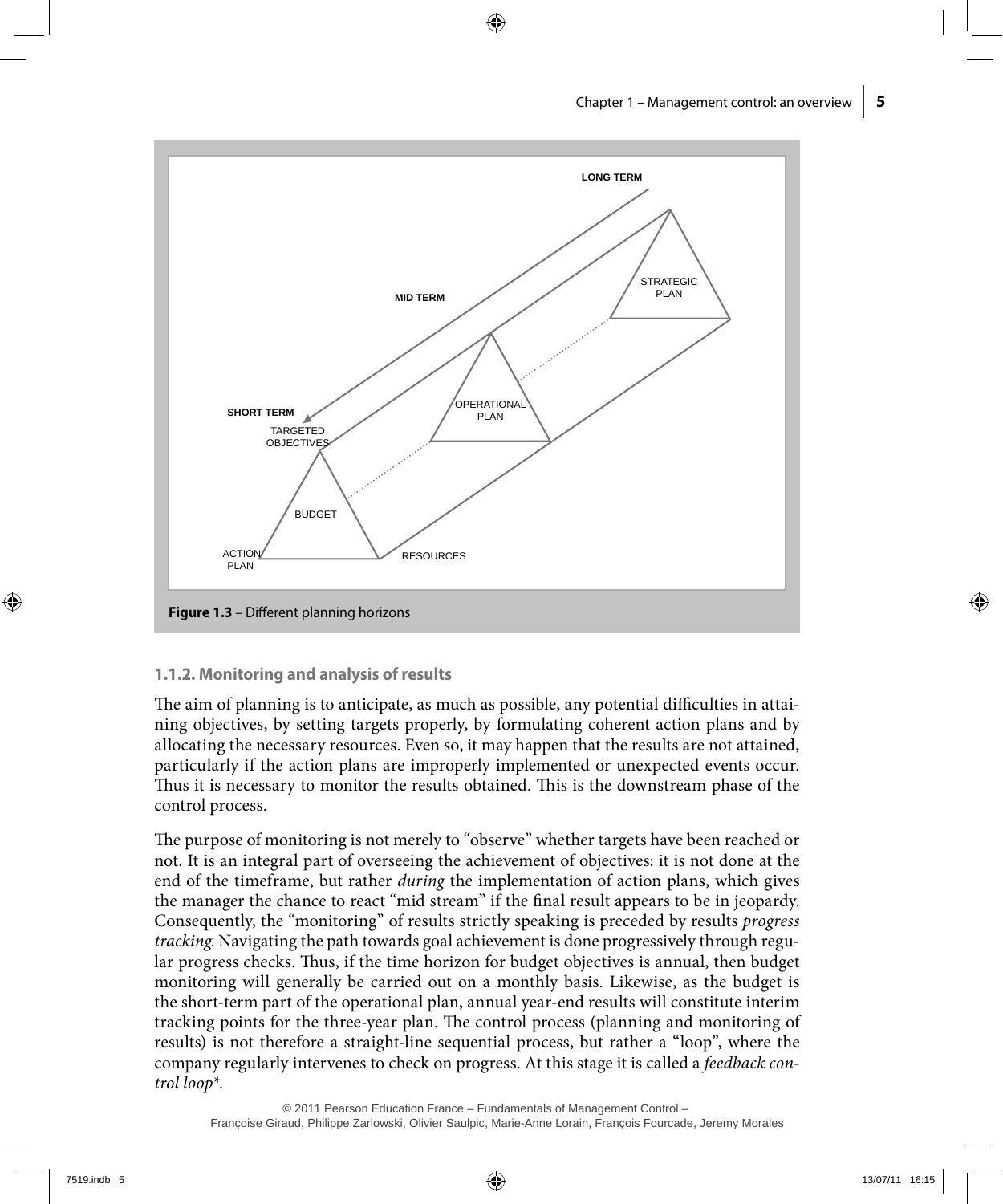If a variance between targets and results can prompt the company to reconsider the implementation of action plans, it can also lead them to review the targets themselves. Certain assumptions held during the target setting process may no longer be valid and new elements may have appeared. For example, economic growth may be weaker than expected, currency exchange rates may have shifted significantly, an economic partner may have suffered irreversible setbacks, and a competitor may have made an important commercial innovation, seriously weakening the probability of reaching the initial targets. It is therefore important to know how to incorporate these changes through the use of *reforecasts*, in order to quickly adjust the course of action and resources brought into play.



Several methods exist for monitoring results. Generally based on the identification of variances with respect to targets, they break down these variances according to different configurations. In chapter 8 we will see that they provide the manager with a basis for analysing actual performance whose richness and responsiveness varies depending on the configuration used. As a result, their usefulness in terms of making corrective decisions is also variable.

**Boxed text 1.3** *Boxed text 1.3*

#### **Management control and financial accounting**

Management control is often seen as a field of "numbers expertise", which is why people often associate it with financial accounting. There are, however, fundamental differences between these two systems<sup>1</sup>. Financial accounting is primarily concerned with external communication and reporting on the overall performance of the company for legal and fiscal purposes, as well as for the financial analysis requirements of third parties. It follows reporting standards for publishing results.

Françoise Giraud, Philippe Zarlowski, Olivier Saulpic, Marie-Anne Lorain, François Fourcade, Jeremy Morales

<sup>1.</sup> The distinction drawn here is perhaps excessive with respect to the real links that exist between management control and financial accounting and which are more complex than presented here in this boxed text. This distinction nevertheless serves an important pedagogical purpose: to clarify the fundamental framework of management control by providing clear definitions and by identifying the final goals of these systems. Throughout this book we will repeatedly see the importance of this in terms of the concrete configuration of measurement and performance management tools.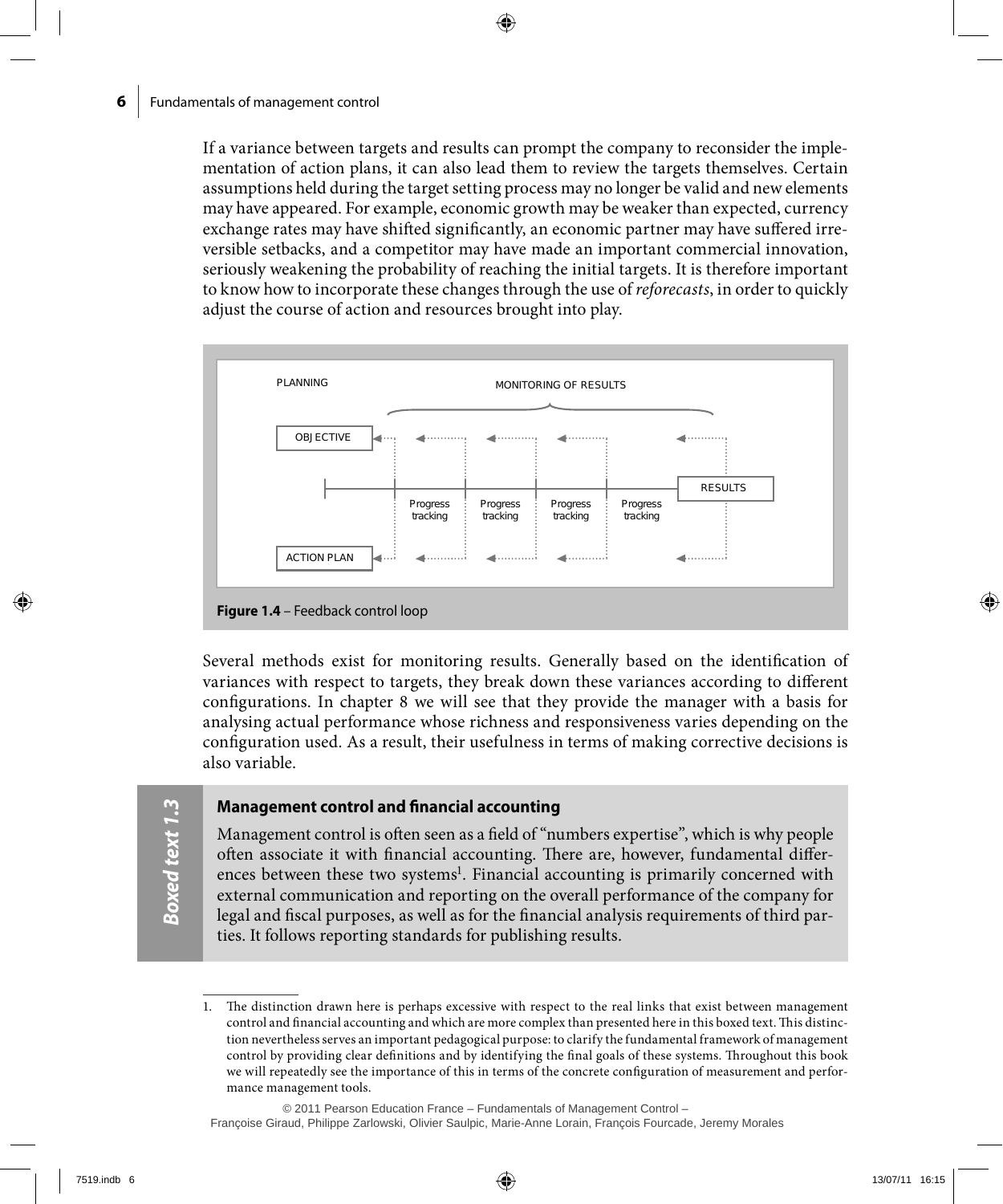The purpose of management control, on the other hand, is for company executives to formulate strategic objectives and oversee their achievement. It is therefore principally an internal process and is less concerned with *measuring* results than *producing* them, which also means defining them upstream. Moreover, the tools that it uses are generally adapted to the specificities of each company (objectives, strategy, structure). Finally, as we shall see, it is not confined to the financial dimensions of performance.

### **1.2. Performance measurement systems\***

### **1.2.1. What performance?**

A company's short-, medium- and long-term objectives can be established on the basis of very diverse conceptions of the kind of performance sought. In newly formed companies, the profitability of the activities may temporarily take second place to an objective of growth, or cash flow may be a higher priority than profitability, to offer but two examples.

### **Example**

The past few years at the Pernod Ricard group have been marked by strong external growth with the acquisition of Irish Distillers (Jameson), a part of Seagram, Allied Domecq, and Vin & Spirit (Vodka ABSOLUT). Two priorities have been defined for 2010/2011:

- internal organic growth, especially through the development of the group's strategic brands
- debt reduction following this series of acquisitions

Although management control was initially developed on the basis of a representation of performance expressed exclusively in financial terms, this is not its inherent nature. In some sectors, performance objectives are not limited to economic profitability, but also include public service goals or environmental constraints. Management control as we define it in this book can be applied to sectors such as town councils, hospitals and humanitarian associations. It is not therefore confined, as is sometimes thought, to for-profit businesses.

We will also see that as soon as we move from final objectives to intermediate targets, the nature of performance may change as we shift from goals, strictly speaking, to the *performance levers* by which they are achieved. For example, a company whose goal is performance in terms of profitability can set itself an intermediate objective of cost reduction. A humanitarian association may feel that an important lever for launching its charitable undertaking is having attained a certain level of public awareness and consequently it may set itself intermediate objectives in terms of public relations.

*Boxed text 1.3 (continued)*

**Boxed text 1.3**<br>(continued)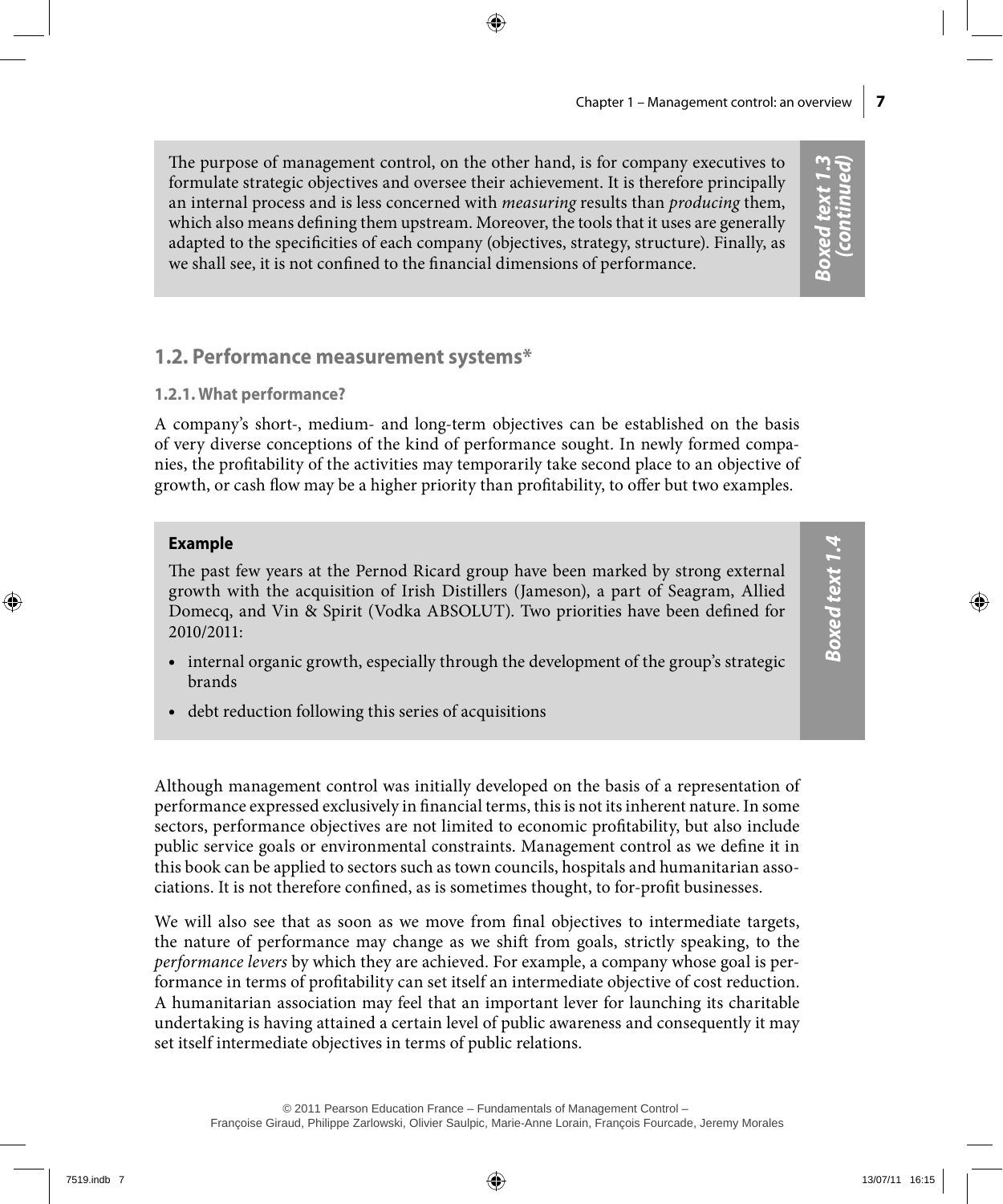Performance is not a universal notion. It is a construct that is influenced by various factors: the type of organisation, its sector of activity, its strategy, and the configuration of stakeholders, which we will discuss in chapter 2. In general, this variety of factors makes the definition of performance specific to each organisation.

Implementing the control process (planning, results monitoring) is thus impossible unless the desired performance dimensions are first spelled out and prioritised. This constitutes its structure: targets must be set and results monitored for all the performance dimensions chosen by the company.



Management control cannot be systematically associated with an objective of profit maximisation, nor can it be assimilated to a cost-reduction objective, as is sometimes thought. Broadly speaking, the activity of a company generates both consumption (in raw materials, time, energy, etc.), which results in costs, as well as more positive aspects of performance which makes it attractive to customers (product quality, diversity of services, image, etc.). The notion of performance cannot therefore be reduced to its "negative" side (costs), it also encompasses elements of value creation.<sup>1</sup>

#### **Cost accounting and management control**

Cost accounting focuses on the measurement of the costs generated by the company. It covers different concepts of costs which may correspond to different calculation stages (purchase cost, production cost, cost price), the degree to which expenses are incorporated into the costs (full cost, variable cost, direct cost), the standpoint from which they are calculated (budgeted cost, actual cost), to name the main distinctions. It uses various methods of calculation (cost pool method, ABC2, inventory valuation methods, techniques for the rational allocation of overheads, etc.).

2. ABC = Activity Based Costing.

<sup>1.</sup> In chapter 2 we will see that the notion of "value creation" is rather hackneyed and can have several different meanings.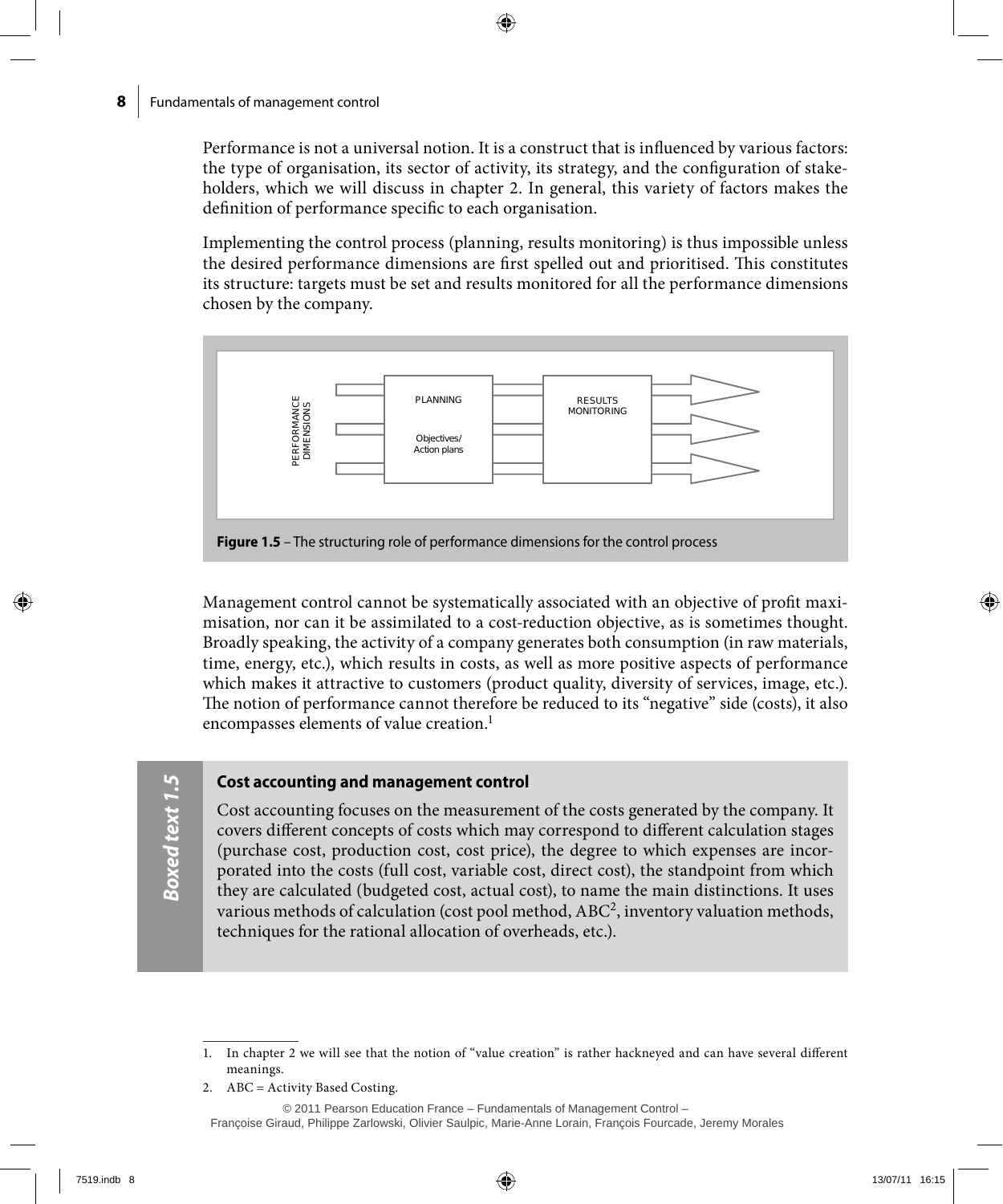*Boxed text 1.5 (continued)*

Boxed text 1.5<br>(continued)

Management control is broader than cost accounting in that it focuses on the notion of performance, which is not confined to cost reduction. For example, in the luxury goods sector, product image, quality and packaging are also very important dimensions of performance; in the area of rail transport, safety, punctuality and reliability of service are important dimensions to integrate into the performance management system.

Moreover, management control covers the entire dynamic of performance management. It cannot therefore be reduced to static "accounting".

### **1.2.2. The role of measurement systems**

Basically, as we have just seen, performance dimensions are defined qualitatively: the goals are profit, product quality, an innovative image, etc. However, in order to set quantitative targets and monitor results, these qualitative dimensions will have to be translated into measurable units or indicators.

For example, profit can be measured using an indicator like net income, and customer satisfaction gauged by the number of complaints. It is then possible to decide if the target should be a net income of 100 or 200 and a decrease in the number of complaints of 5% or 10%. These indicators can be multiple and in general we speak of a *measurement system*. Targets will be set for each dimension and the results of each will be monitored.



Once built into the framework of the control process, these measurement systems play a significant structuring role, as encapsulated in the saying: "What you measure is what you get!" It is generally thought that objectives are more likely to be controlled if they are the result of a deliberate pro-active control process that is built into management systems.

In fact, the advantage of measurement systems is that they translate performance into concrete, "objective" terms. They facilitate the clarification and communication of performance which is particularly important in large organisations where people have to coordinate their actions (see section 2).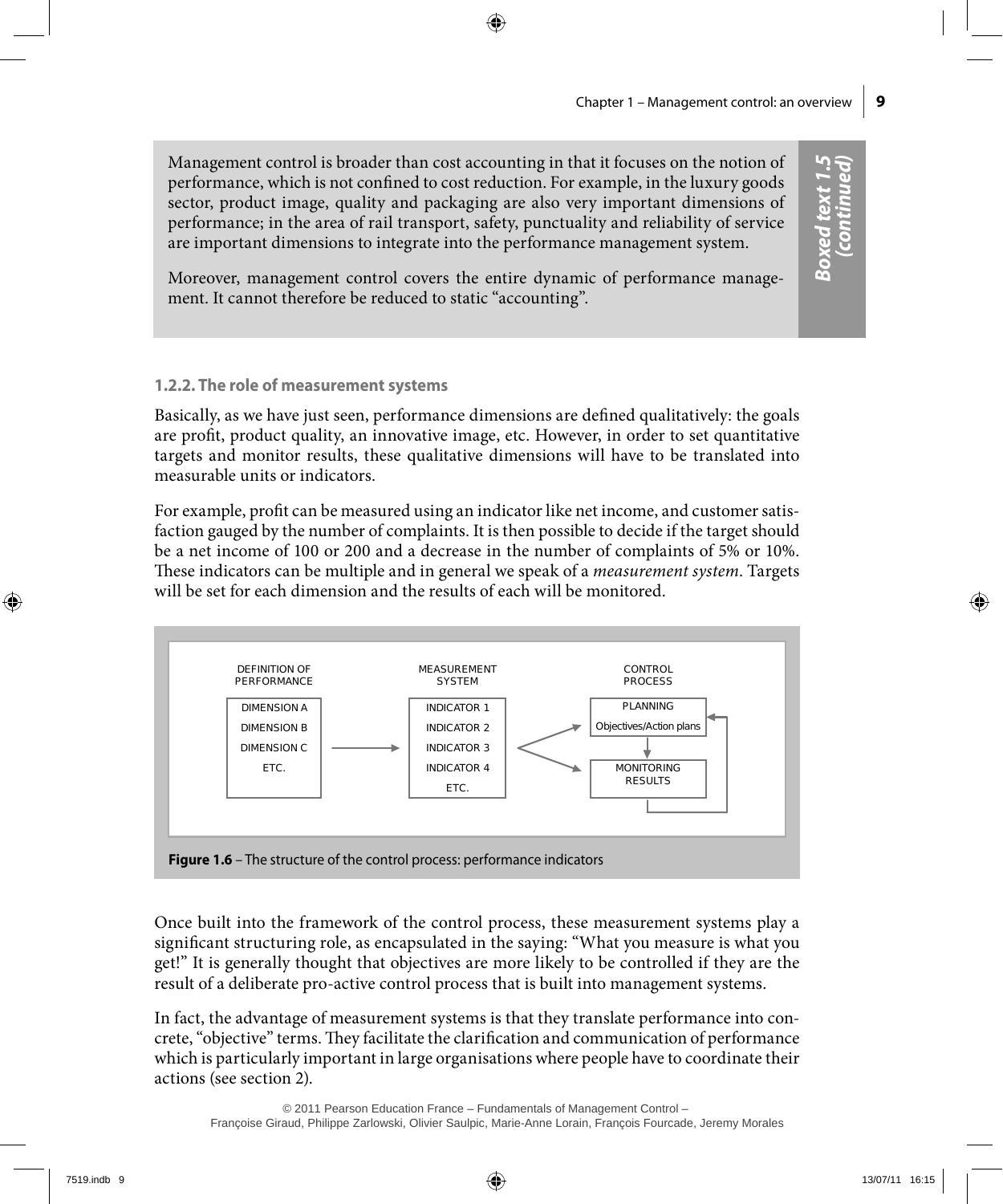We must not however lose sight of the fact that measurement systems are first and foremost representations and that fundamentally there is a great deal of subjectivity in the selection of performance dimensions, as we will see in the following chapters. We will also see that the use of measurement systems has certain limitations and can generate pernicious side effects, which is why they must be used wisely (see in particular the conclusion to part 1).

### **1.2.3. Building measurement systems**

Measurement systems play a central role in performance management systems, but they are not easy to build. The qualitative goals being pursued are not always very clear. They may be perceived differently depending on whether one is an operational manager or a member of executive management who has a more strategic view of the company's long range goals and issues, but less detailed knowledge of the specificities of each customer segment. Likewise, a sales manager will have a view that is substantially different from that of a factory director or the head of human resources. In clarifying the terms of performance, it is essential then that these different representations be brought into line with each other.

Besides, a given qualitative phenomenon is not always easy to capture with an indicator. The indicator is often just an approximation, a more or less faithful reflection of the phenomenon. It often rests on conventions whose suitability is not always easy to demonstrate.

How can one measure a customer's satisfaction? Customers do not necessarily show their displeasure in a direct and immediate fashion. An indicator such as the number of products physically returned by the customer to the company overlooks cases where customers were unhappy but did not bother to return the product. The number of telephone complaints is also imprecise. A satisfaction score coming from surveys carried out by interviewing customers will depend on how the customer sample was set up.

How can one measure the profit margin generated by a given product? Does one include the costs of the entire manufacturing chain from the purchase of components to the sale of the product? Should product creation costs (design costs, prototype costs, etc.) be included or only those expenses undertaken when production has reached "cruising speed"? How can one take into account structural costs and what is the most appropriate way of allocating them to the different products?

### **The properties of a good measure**

On a theoretical level, we can distinguish two types of quality required to make a "good" measure:

### • **Intrinsic qualities:**

*Boxed text 1.6*

Boxed text 1.6

– *Reliability*: the measure should capture the phenomenon to be measured with a satisfactory level of precision, while limiting "noise". In a transport company, for example, the working hours of each driver are measured in the following way: a tachograph automatically measures the time that the vehicle is in motion. To this driving time we have to add "physical" working time (loading and unloading trucks) and "standing" time (various kinds of waiting time), as well as rest time.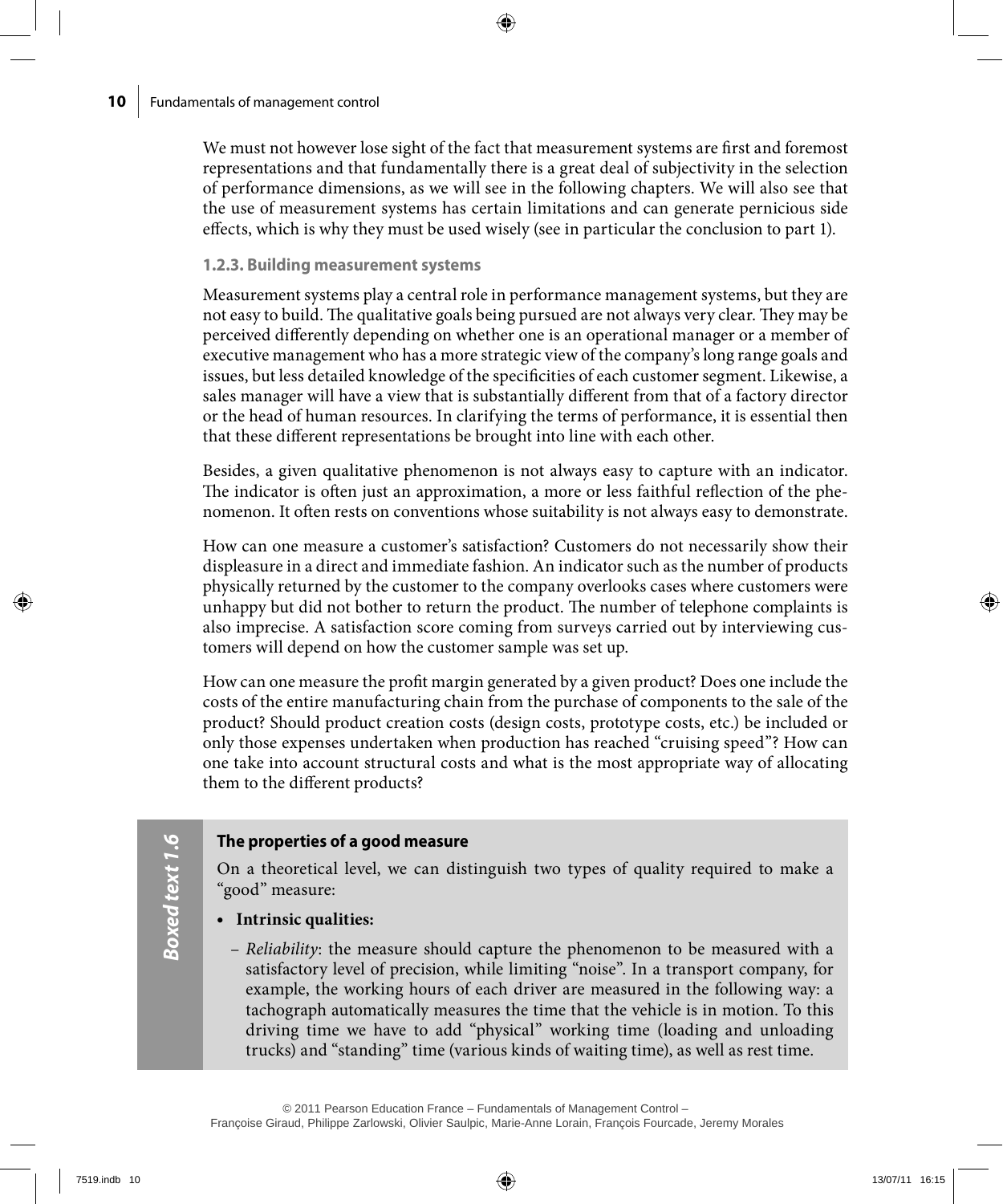To do this, the driver manually switches on the tachograph to record the appropriate kind of time. In practice, the way drivers record the time varies quite a lot. Still, at the end of the week, before the IT system automatically generates the payroll, the working hours declared are verified by the owner (himself a former trucker who knows the ins and outs of the system), which helps to improve the reliability of the system.

– *Validity*: the measure must be suited to the phenomenon that we are trying to measure. For example, measuring the total time worked by a driver, even if it is carefully checked by the owner (as far as possible) is not a very valid measure if we are trying to measure the driver's performance. He is of course expected to put in a certain number of hours working, but other factors are also essential (safety, observance of speed limits, etc.).

### • **Suitability to purpose:**

- *Relevance*: the measure chosen has to be suitable in terms of the type of decision to be taken. For example, the cost of production is more relevant than cost price for measuring the performance of a factory because cost price includes selling costs which are not directly related to manufacturing. We will also see in the first part of this book that measures are not designed the same way for outside parties as for managers or for "local" managers or for the directors of the company, and also differ depending on whether the measure is used for evaluating the performance of activities or that of the managers in charge of these activities, *i.e.* the purpose envisaged for the measure.
- *Cost*: producing a measure costs money, because data has to be collected, verified, processed and interpreted, which generates costs in terms of time spent and IT systems. The information delivered by the measure has to be sufficiently useful to justify these costs.
- *Time*: information that is delivered "too late" is of little use. Certain measurement systems will have to be rejected by management because they are too slow or too cumbersome and not suited to the context of quick management decision making.
- *Legibility*: a measure is an instrument for information which means users must be able to read and understand it without difficulty.

Difficulties also emerge in terms of the list of indicators that will be selected. The natural tendency is to use measures that are readily available, for example indicators coming from financial accounting (which companies have the legal obligation to publish in order to inform third parties, and which are therefore "available" for the needs of management), information generated directly by production or sales processes: orders taken from customers, volumes delivered, stocks, company workforce data (which are necessary for the operational needs of the company and which can therefore be "collected" for the purposes of management). We will see that the construction of measurement systems has more demanding requirements: all the data available are not necessarily *relevant* and it may be necessary to construct indicators specifically for the needs of performance management.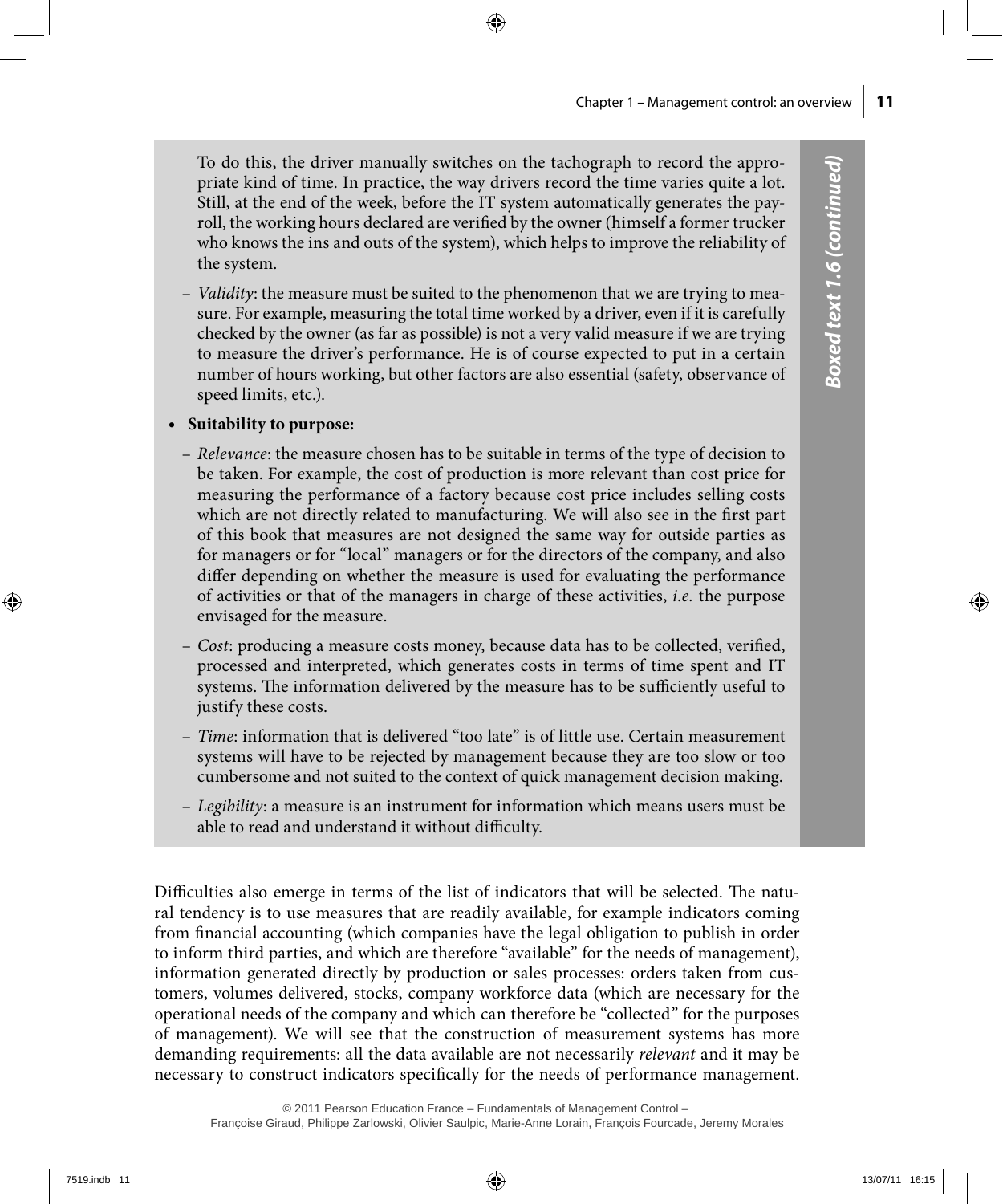In part 1 of this book we will put forward clear principles to guide the construction of suitable performance measurement systems.

### **1.2.4. The learning loop\***

The difficulties involved in choosing a measurement system always impart a certain degree of fragility in spite of the care taken in developing it. The "technical" selection of indicators and *a fortiori* the prior definition of performance dimensions are underpinned by choices, representations, strategies, analyses of the company's business environment, the constraints it imposes or the opportunities it offers, and the entire set of representations that constitute the *performance model\**, on the basis of which the measurement systems are going to be constructed.

Owing to this element of subjectivity, the performance model is intrinsically linked to the people who designed it, to their standpoint, their competencies, as well as to the political context of the company and its quality will depend on out of which organisational configuration it comes. The performance model is also contingent in temporal terms because it derives from the analyses and decisions of a particular moment – which may evolve. The configuration of markets and competitors is constantly evolving. By definition, action plans have a limited lifespan and unforeseen events can occur in the company. The model is therefore always more or less provisional.

It is essential therefore to remain vigilant and to regularly check on the relevance of the model underpinning the performance management systems. Variances between targets and results may be a symptom of the weakness or obsolescence of the model and will therefore alert the manager to the necessity of reviewing it. This is what we call a *learning loop*, which completes the feedback control loop presented above. In the feedback control loop, one tries to reduce a variance by reinforcing the action plans already underway or by reviewing the objectives that have been set. In the learning loop, the corrective action operates on the performance model which underpins the targets and action plans.

### **Example**

Specialising in the publication of management books for the general public, the Sweet company has enjoyed regular sales growth in recent years, although the market has become increasingly difficult. The fact that shelves are bursting with this type of product, coupled with the impact of fads, have made the selling process difficult and sales forecasts are hard to make. Still, the managers of Sweet have decided to face these difficulties by adopting a proactive, ambitious approach. They set themselves a sales growth target of 8% per year for the next three years and intend to maintain the ratio of margin to sales. To achieve this end, they have decided to intensify their sales efforts to retail outlets, increasing the frequency of visits by their salespeople to booksellers so they can present the most recently published titles, check the positioning of their books on the shelves and gather precise information on the behaviour of customers.

At the end of the first year, however, the results are far below the sales forecasts. What options does Sweet have?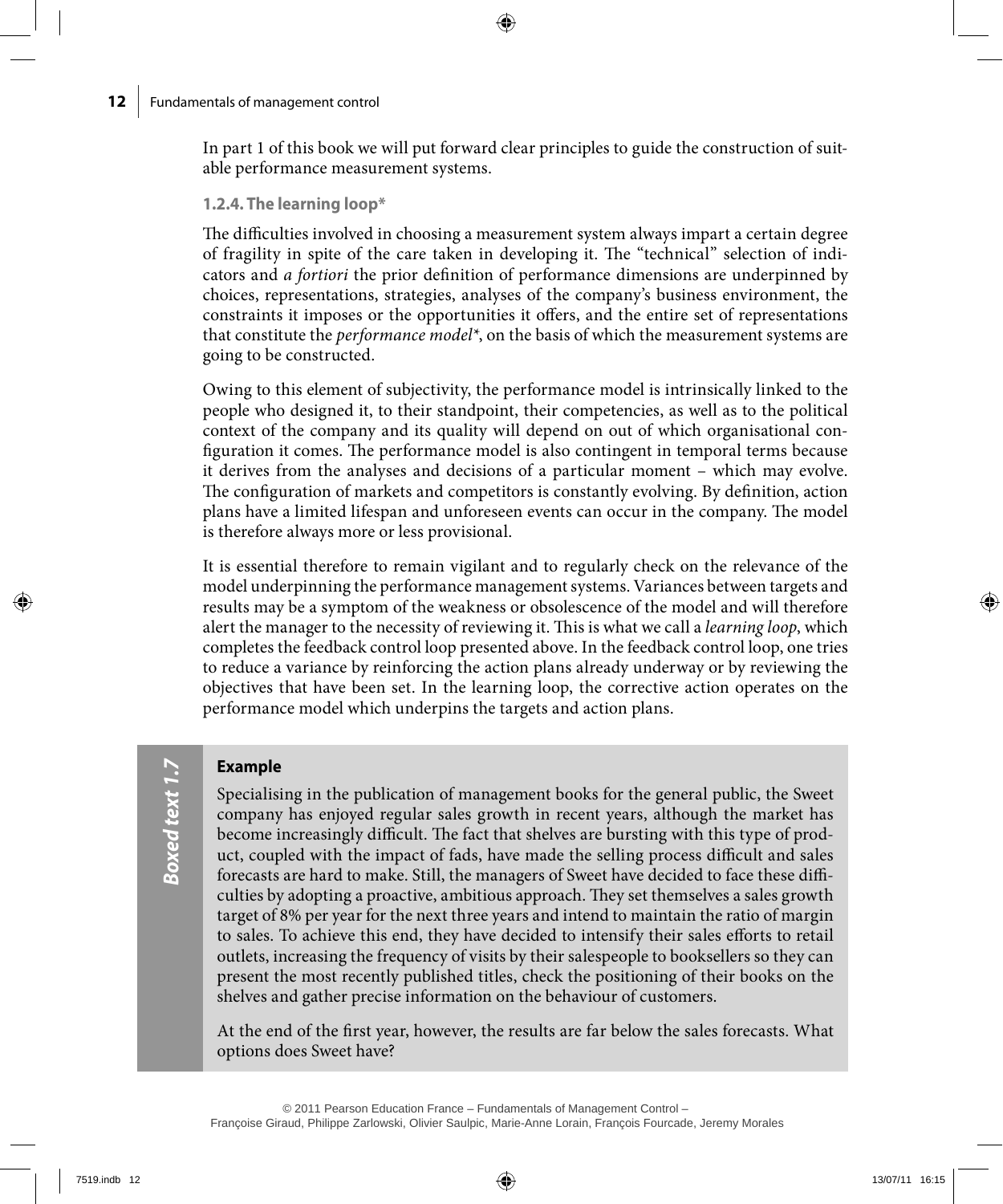- Intensify their action plans, for example by improving the quality of the sales negotiation (improving the sales presentation, training the sales team), by reorganising customer visiting rounds, by more closely supervising their sales people or by hiring extra staff.
- • Lower their targets for the year 201n+1 to pursue a more gradual pace of growth.

These first two courses of action constitute the feedback control loop.

• The company directors may also examine the appropriateness of their performance model more thoroughly. Should they continue to sell through neighbourhood bookstores? How is the digital book market evolving and should they try to position themselves on this very uncertain market segment? Should they perhaps consider partnerships with educational institutions?

This third approach constitutes the learning loop.

Here we glimpse one of the main difficulties of the dynamic of control: if action is not organised in advance (planning, construction of a performance model translated into a measurement system), the desired performance has little chance of being achieved. But in an unstable and uncertain context, the relevance of this plan and this model is ephemeral. It is necessary therefore to provide guides for action, to impart a predefined direction, to remain vigilant in case these action frameworks have to change, and to be ready for change when necessary. A balance must be found between the two opposing dangers of incoherence and rigidity.



### **1.3. The role of controllers in the performance management system**

Management control is naturally associated with one function in the company: the controllers, who may be organised in separate departments or grouped together with other functions in the company.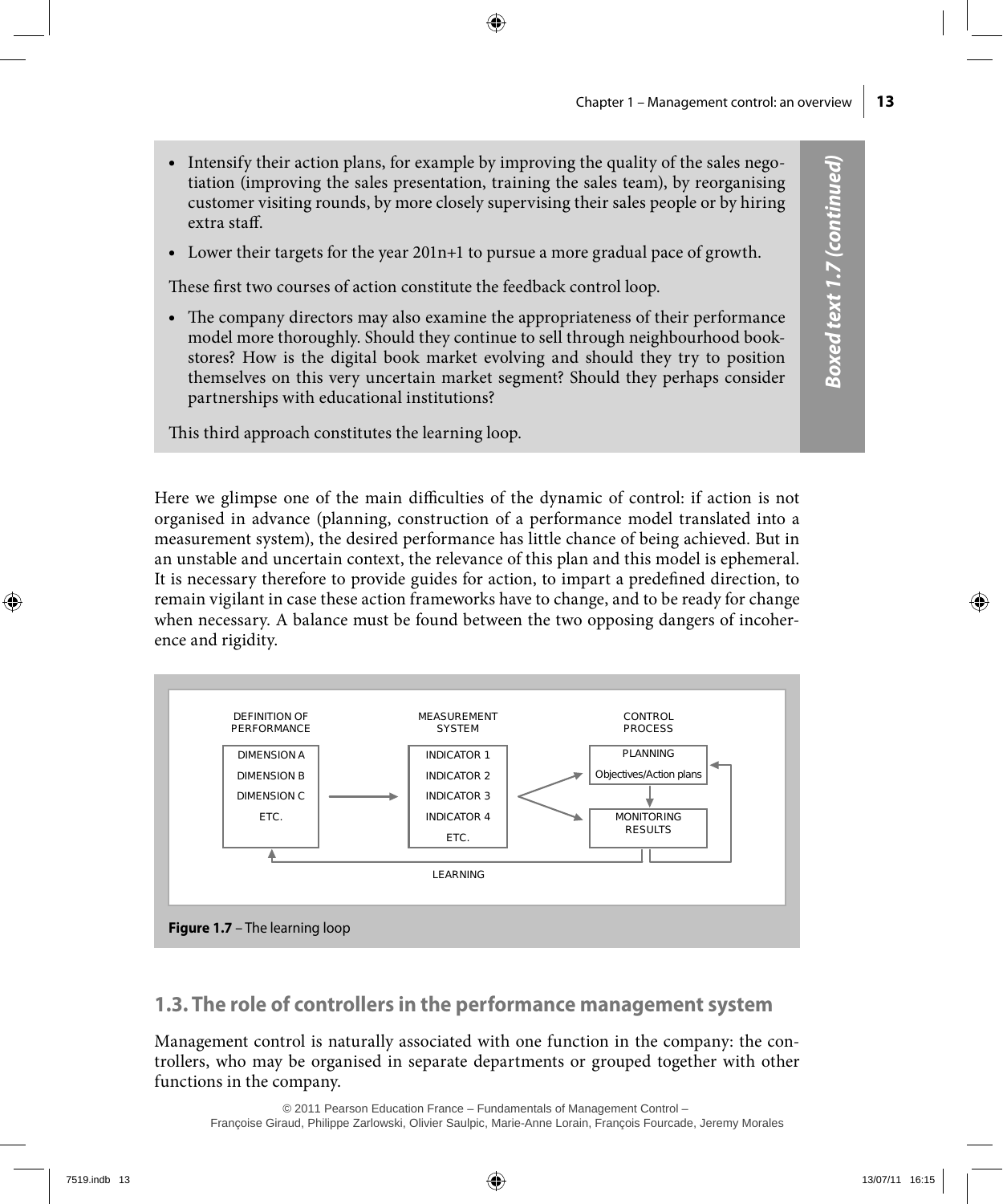But the performance management system is far from being the exclusive domain of the controllers. Basically, it is a an approach that concerns *managers* whether they be company directors, business unit directors, managers of an operational department (factory, sales department) or a functional department (marketing, finance, human resources, etc.). When a manager is in charge of a business segment and has the authority to engage his business unit in a course of action through operational decisions, it is vital that he does not act blindly and that he manages the performance of his unit in line with his responsibilities. He must therefore clarify the objectives to be pursued and plan for the future in an active manner. He must oversee the convergence of the results obtained and take necessary decisions when the results are not on track.

However, a lack of time and the need for expertise relating to certain tools may compel him to delegate part of this process to another person, the controller, who thus takes on a part of the performance management process. The controller plays an essential role in designing systems and tools (plans, budgets, dashboards and so on) and in their implementation, as well as in the resulting economic analyses and running the process. He thus plays a *support role* to the manager.

We will see in chapter 9 that this positioning has significant consequences on the required profile of management controllers, their rank in the company and the organisation of their functions, as well as the conditions for performing their duties.

At this stage it is essential to understand that the control process is implemented *jointly* by operational managers and controllers, that it is not just an area for specialists, *a fortiori* numbers experts, but is a broader approach in which numerous people participate. These roles are closely intertwined and can have a different configuration depending on the company. For example, in organisations where management control is not highly developed, such as non-market sectors, the management controller may have a significant role involving awareness building, information and the training of operational managers, in addition to their more technical responsibilities. In certain companies managers depend heavily on their management controllers to analyse business results, whereas in others they would perform this function themselves.

## **2. Management control in large corporations**

Section 1 presented the basic management control approach, describing:

- its dynamic organisation over time (planning, monitoring results)
- • and its structuring around a performance measurement system (a set of indicators based on a performance model).

As we will see, this type of approach can be implemented in companies of very different sizes. The belief that management control is reserved for large corporations is ill founded: the director of a small company is confronted with potential uncertainty in his sector of activity, with the need to chart a course and to organise his resources and action plans in a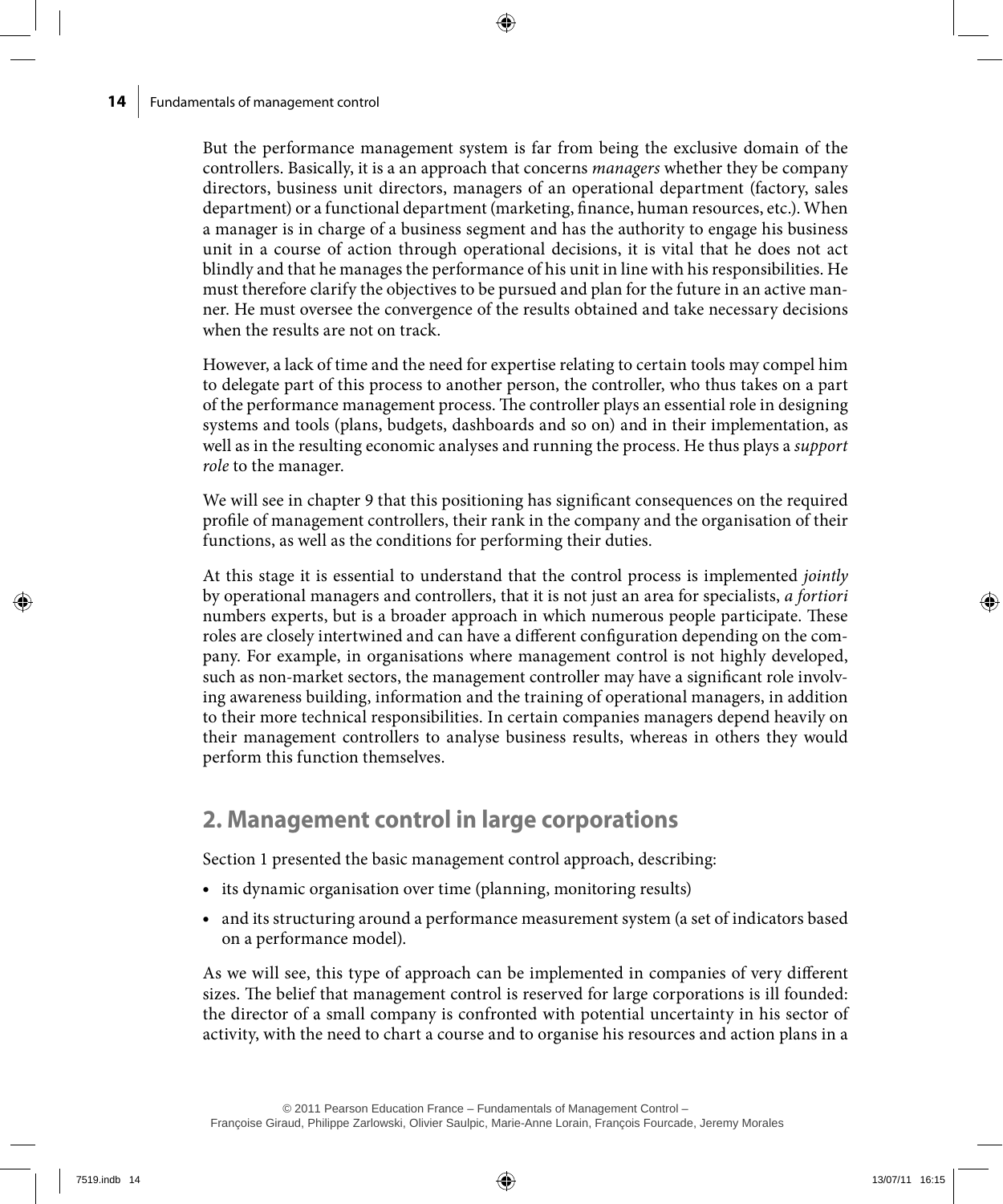way that is consistent with this orientation. He has to make sure that the results are in line with the ambitions that he has set. His "need for control" is therefore quite real.<sup>1</sup>

Nevertheless, in bigger organisations where many different people are involved and decision-making processes are highly complex, management control has to face additional challenges which we will present in this second section.

### **2.1. Two levels of performance management**

Large corporations require a clear structure for decision making. This structure can follow different configurations of varying complexity: divisional (which themselves can be organised according to different criteria: geographic areas, markets, products, etc.), functional and matrix structures or a structure organised by projects. The structure may also entail a certain degree of decentralisation of decision making.

In terms of management control this introduces a new difficulty: when decision-making authority is distributed among multiple actors, or to be more exact, between several entities2, and particularly between different hierarchical levels, at what level should the control process be carried out? In section 1 we saw that managers were directly involved in the control process, but how are things organised between different levels of managers?

#### **2.1.1 Autonomous control by entities**

Part of the answer is provided by the very reasons that justify the delegation of decision-making authority down the hierarchical line. In reality this responds to multiple preoccupations: shortening the decision-making process, having decisions taken closer to local contingencies, and the heightened motivation of the people to whom greater room to manoeuvre has been given, to cite just a few examples.

In order to preserve the advantages of decentralisation, it is important for "local"<sup>3</sup> managers to be able to implement an autonomous control process at their own level, and for several reasons:

- • If target setting and results monitoring were only performed by the directors of the corporation then local managers would have no "visibility" of the progress of their activity; they would be navigating blind. This would therefore be inconsistent with the decentralisation of decision-making authority.
- Furthermore, senior executives would be overwhelmed with detailed data for monitoring results because a corporation generally has multiple activity areas.

<sup>1.</sup> It is conceivable that performance management systems may be simpler in small companies than in large companies and the function of management controller may be grouped together with other similar functions owing to more limited financial resources. Nevertheless, this in no way eliminates the need for management control.

<sup>2.</sup> We will further define the notion of entities in the rest of this chapter and in chapter 4. At this stage, we will simply say that it is a subdivision of the corporation: division, business unit, department and so on.

<sup>3.</sup> For purposes of simplification, we use the term "local" managers here to refer to all managers who report to a higher-ranking manager, who is thus more "global". This terminology is not meant to imply anything about the level of "localness" of the manager, who may be situated at a very high level in the hierarchy (director of a division or branch in the group, for example, the director of a central support function) or may be positioned at an intermediate level in the hierarchy (head of a department).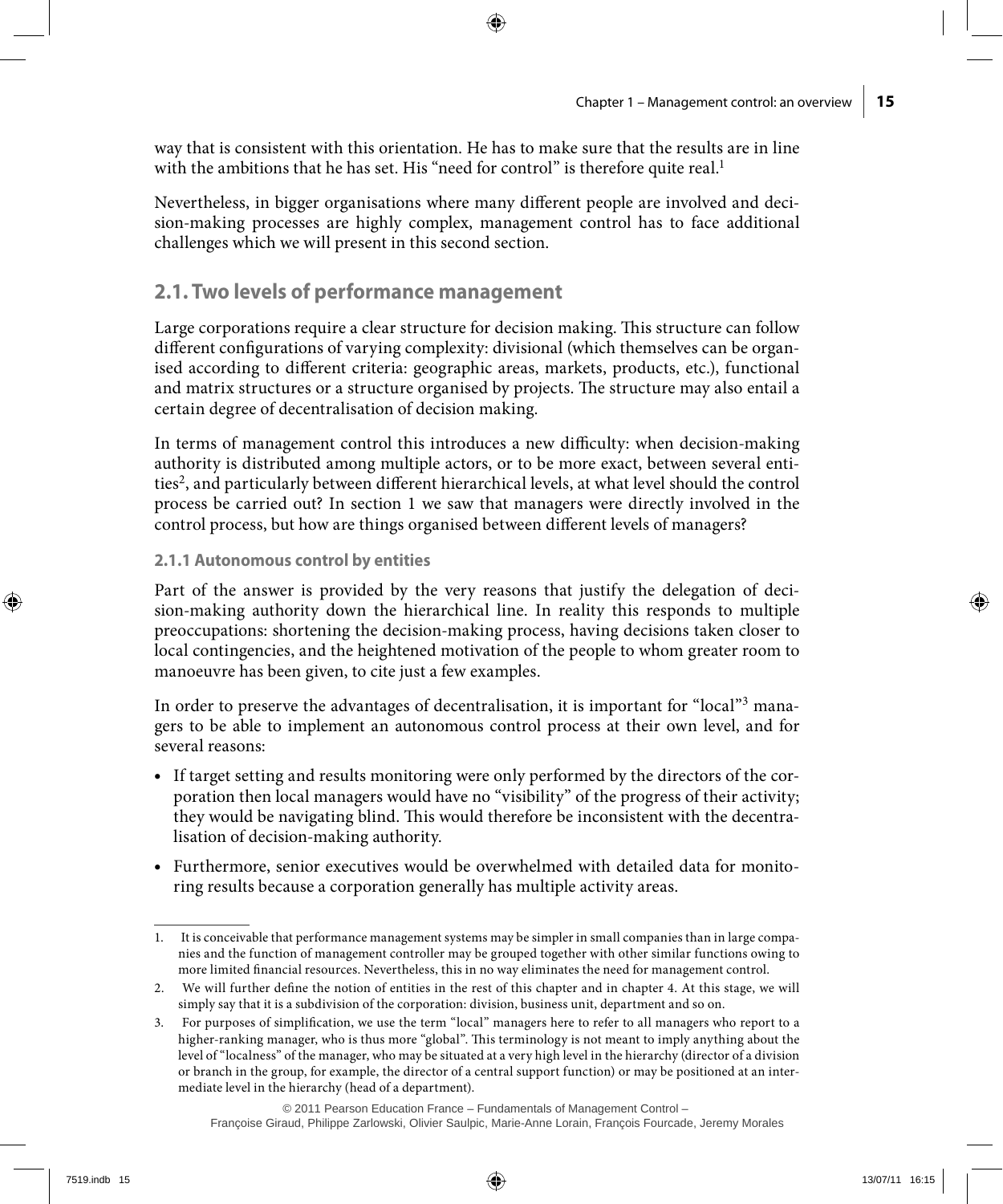Basically, the performance management of the company's various activities comes under the responsibility of the managers to whom the management of these activities has been delegated. Local managers have to plan for the future and follow their results, based on performance indicators suited to their activity areas, just like SME directors. These managers are therefore the first users of the various control tools and systems.



**Figure 1.8** – The control process in a decentralised corporation: autonomous control by entity managers

As we have pointed out, this does not only concern managers who are in charge of large activity areas (directors of divisions, branches, projects, etc.). It can be extended to finer levels of responsibility within the company (factory managers, sales and purchasing managers, etc.) as well as functional areas (managers in charge of marketing, human resources, R&D, etc.).

### **2.1.2. Overall performance management by senior management**

The decentralisation of decision-making authority engenders the need for autonomous control by the managers concerned. This is not enough however, because the effective performance management of every entity in the organisation will not guarantee performance at an overall company level.

The first challenge is to ensure good vertical coordination in the control process, both top-down and bottom-up, which we call *strategic alignment*. Indeed, the choices made at the general level of the organisation should serve as guidelines for each business area. If a corporation has chosen a general market position which prioritises a service offering in addition to the physical delivery of products, it is important that this orientation be relayed to the various business areas in the company.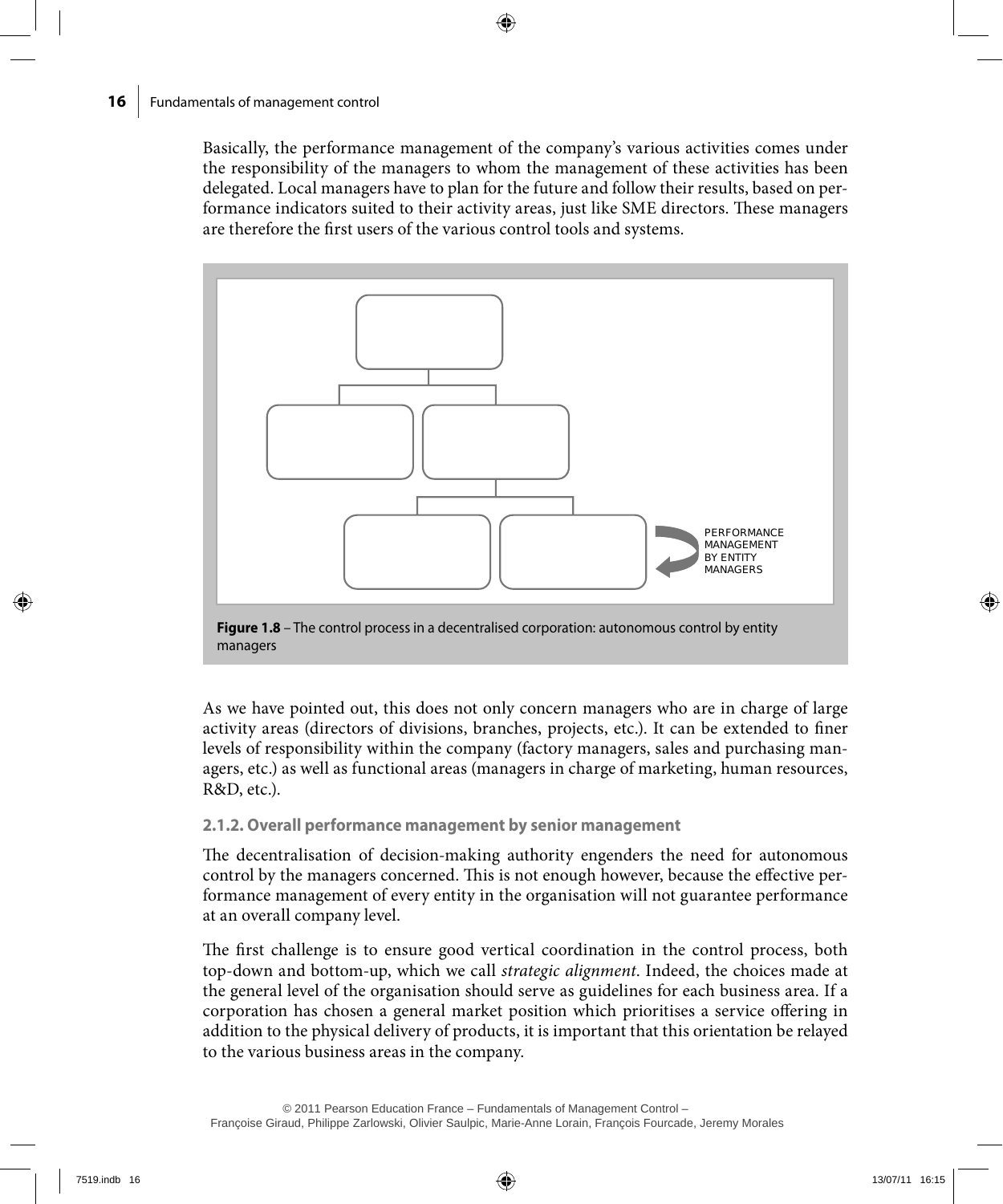*Boxed text 1.8*

**Boxed text 1.8** 

Inversely, "local" considerations related to each activity area should also be "sent up" so as to be taken into account during the formulation of overall company strategy, so that strategy may be both informed and realistic.

Coordination should also be done horizontally between the different entities in the organisation.

### **Examples**

If a distribution entity has plans to break into new markets, it is essential that this information be relayed back to the level of the production entities so they can adjust production capacities and formulate their own action plans.

New product design should involve the joint expertise of operational and functional departments so that customer needs can be integrated all along the value chain.

Synergies should be sought out between comparable entities in order to derive maximum benefit from belonging to the same group.

Finally, the decentralisation of decision-making authority incurs a more basic risk, known as *agency risk*, which relates to the very act of delegation. This risk manifests itself along two dimensions:

- • **What ensures that decision-making authority is oriented in the interests of the company?** This problem relates to the "direction" in which local decisions are taken.
- • **What ensures that action is done in a sufficiently vigorous fashion?** This is a problem of "energising" action.

Agency risk is all too often associated with extreme forms of behaviour such as the hijacking of decision-making authority for personal benefit (problem of direction) or the laziness of the agent (problem of "incentivisation"). This sometimes generates confusion concerning the objectives of management control, leading some people to think that the objects of control are the individuals, the "agents". This would suggest that the function of the control process is to ensure that individuals do not "get out of control", that it has primarily a disciplinary function.<sup>1</sup> We feel that this conception is doubly excessive: first, although managing agency risk is one of the dimensions of management control, it is not the only axis. Second, agency risk cannot be reduced to these extreme forms of behaviour. When the action is shared among several actors (particularly in a vertical configuration), there are inevitably differing points of view, an overall approach and a local approach, and therefore a risk of divergence between these approaches. Thus, for example, when a manager is given a great deal of independence in a given area of responsibility, the risk arises – in contrast to the benefits of this choice – of "excessive independence", of compartmentalisation, of personal fiefdoms, which can be very harmful to the synergies needed by the company as a whole. We will present a particularly telling illustration of this in the "Environmental Services" case study at the end of the book.

<sup>1.</sup> In everyday usage, the word "control" has a certain disciplinary connotation, which increases the risk of confusion. Indeed, to control can mean "to dominate, to maintain influence or authority over, to regulate".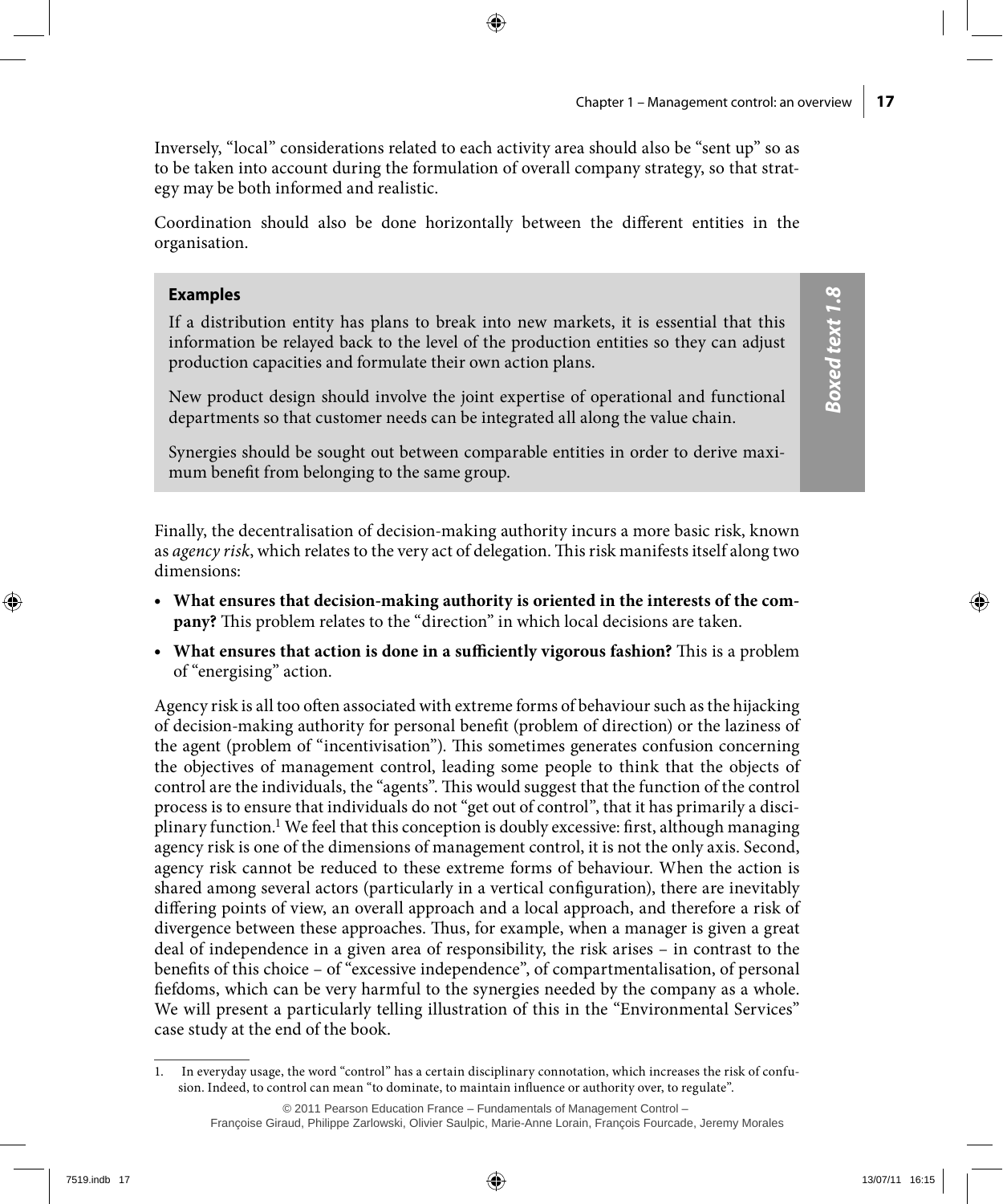One way of dealing with agency risk is to put *incentive schemes* in place for the managers who are in charge of the organisation's entities. While coordination mechanisms aim to align the representations and information held by each party, the aim of incentive schemes is to align the *interests* of the various agents, to "motivate" local managers to pursue common objectives.

Concrete incentive schemes can be quite formal and be powerful driving forces especially if a portion of managers' income is indexed to the results achieved, as recommended by the dominant form of management control and as can be seen in certain company practices. But motivating individuals is a complex process and can spawn less formal incentive mechanisms, allowing more room for dialogue between the different hierarchical levels, not confined to vertical evaluation processes and associated with less direct forms of "sanction/ reward": approval, blame, career progression, etc.





The three fundamental functions of overall performance management (strategic alignment, horizontal coordination, staff motivation) can be summed up in the idea that the role of senior management in the management control process is above all to *orient behaviour* and to motivate staff, and not only a direct contribution to performance management.

In practice these functions can however be performed by very different systems, as we will explain below.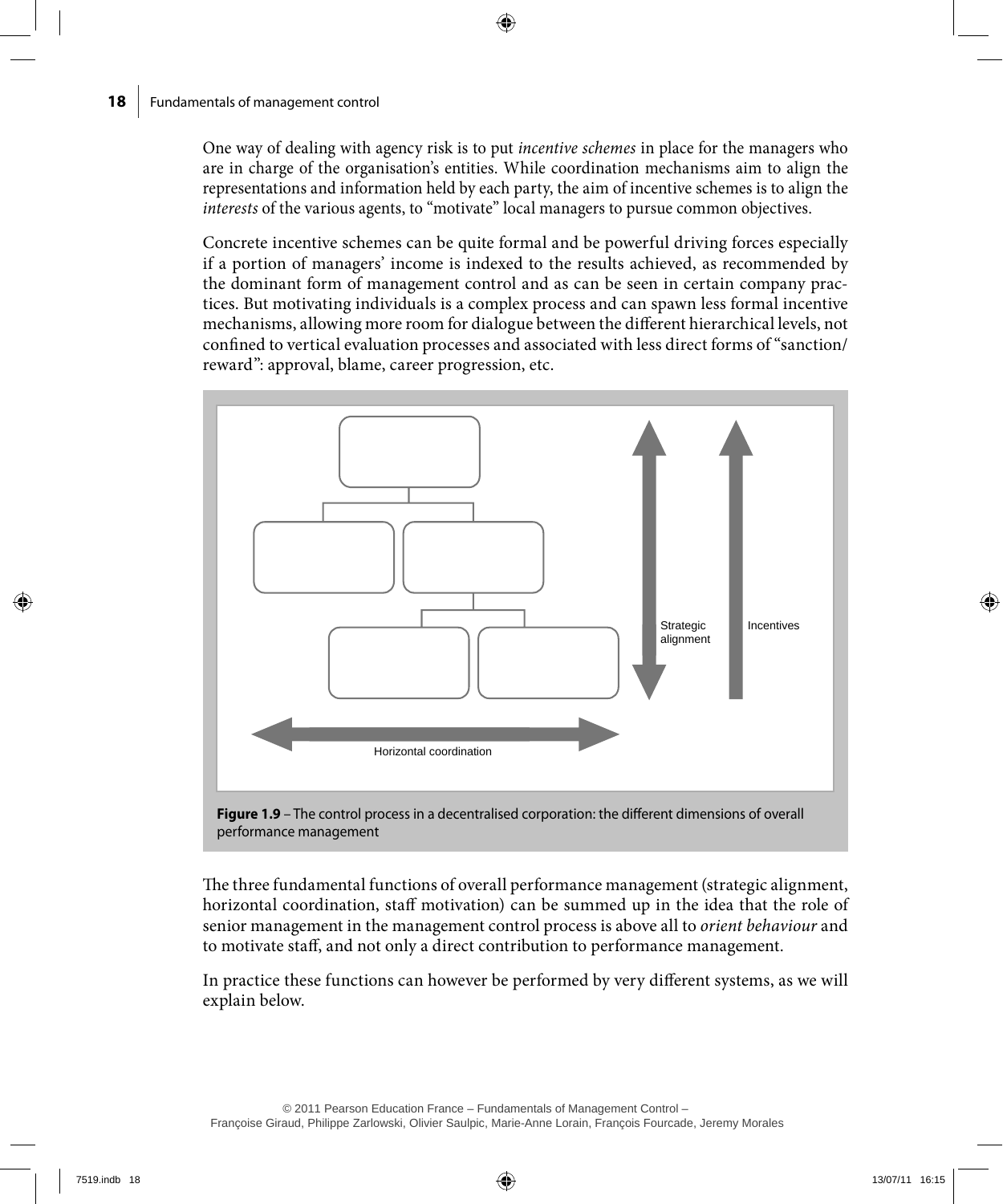## **2.2. Responsibility centres and results control**

One of the central mechanisms for achieving this triple function of strategic alignment, horizontal coordination and motivation of managers is the concept of *responsibility centre*, which is closely related to that of *results control*.

### **2.2.1. The concepts**

In the preceding paragraphs we developed the idea of the responsibility of the managers in charge of the entities that make up large organisations. By "responsibility", we refer above all to the fact that they have substantial room to manoeuvre and broad decision-making authority, hence a significant degree of autonomy.

The scope of this decision-making authority can be broader or narrower depending on the manager's position in the organisation:

- • Obviously, the director of a division has broader powers than the director of a business unit within that division, who in turn has greater responsibilities than a department head within this business unit, and this narrowing of authority continues as we move "down" the organisational hierarchy.
- • Furthermore, the amount of freedom given a manager depends on the degree to which the organisation is decentralised. For example, the division directors of two different companies may have differing degrees of autonomy depending on whether or not they have authority over commercial decisions (choice of commercial strategy, choice of target markets, price setting, discounts, payment terms, etc.), over production (choice of product and service ranges offered, latitude on operational decisions, on the human, financial and material resources they draw on, etc.), over development (engineering and design department, new product development department, etc.) or over short and mid-term investments. In some companies, these decisions are totally decentralised, in others they may be considered strategic and remain centralised at the level of executive management.

Thus the concept of responsibility centre refers first of all to entities which have substantial decision-making authority. As we have seen, this includes divisions, branches, business units and departments. Companies seldom create responsibility centres below these levels however.

In addition to this first idea, the term "responsibility" also refers to the "accountability" engendered by the delegation of decision-making power. When a manager engages the company on a course of action through his operational decisions, it is essential that the consequences of these decisions can be imputed to him. The idea is not to "point the finger at the guilty parties" (or at the good managers, for that matter) but, as we have seen above, to promote the coordination and motivation of company employees which we sum up in the idea of "orienting behaviour".1

<sup>1.</sup> We won't go into an extended discussion here of the multiple meanings of the concept of responsibility in general. This is a controversial topic in fields as broad and as varied as philosophy, law, etc. People will recall the debates it raised in France concerning the "tainted blood scandal" which hinged on the question of whether or not "being responsible" meant "being guilty". We will emphasise here one of the main differences that can be identified between the search for guilty parties and the idea that we are advancing here, the orientation of behaviour: the former is oriented towards the past and the latter towards the future.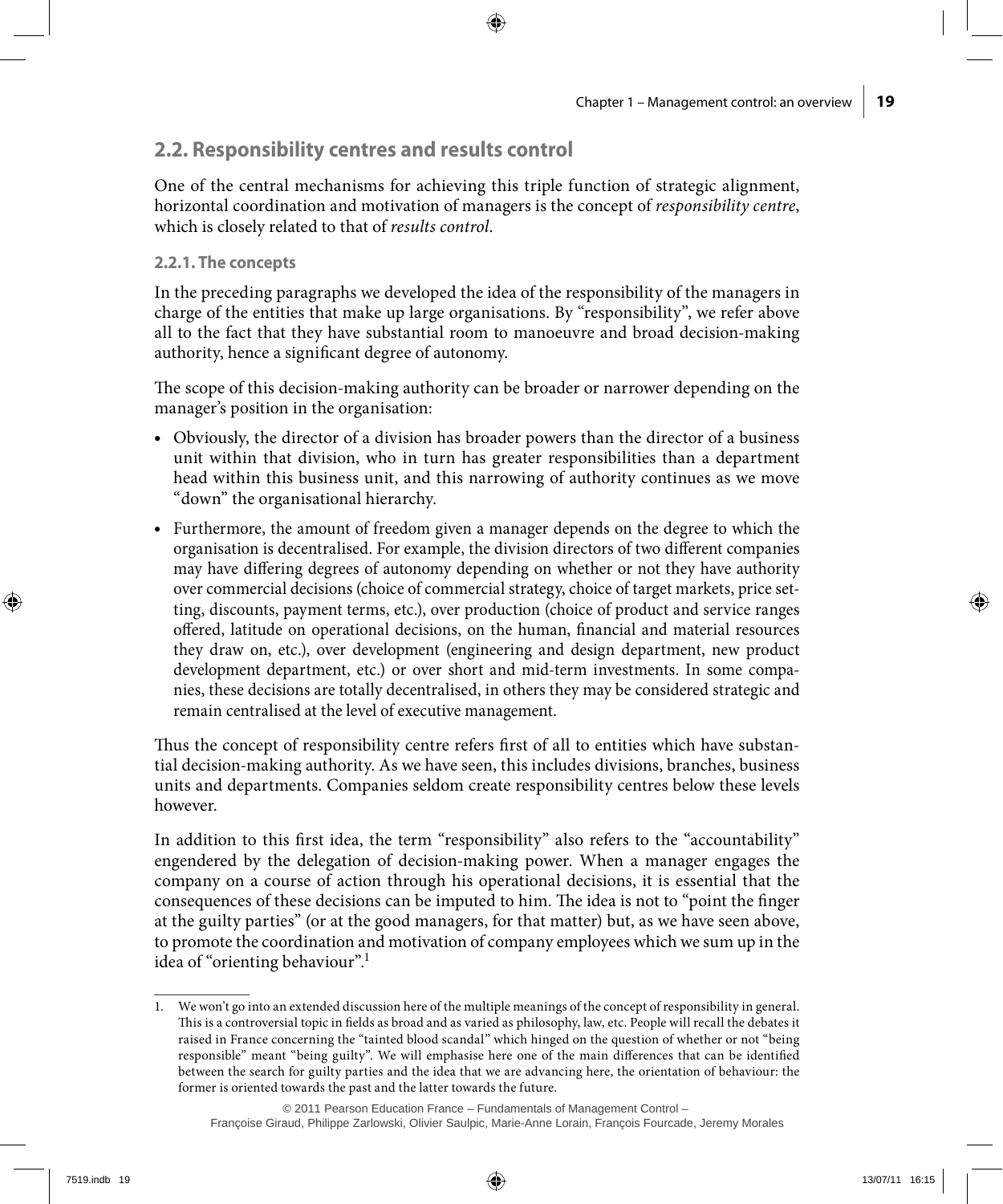How can we define what the manager is accountable for? In the traditional doctrine of management control, there are three prevailing principles:

- • *A principle of demarcation*: in setting results targets for managers, one must first mark out the area that they will be accountable for, in other words, the scope of the *contribution* that they are asked to make to the general objectives of the company. A local manager can only contribute partially to the overall objective and it is the size of this contribution that must be clarified.
- • *A principle of anticipation*: as we remarked at the beginning of this chapter, it is more important to be proactive than reactive, to situate oneself as far upstream as possible in order to best "control" things. Thus the manager of each entity will be told *beforehand*  what he will be answerable for, what is "expected" of him, in other words, his *objectives*. Establishing the responsibility of the manager is done on a *contractual* basis).
- • *A principle of results control\**: the *objectives* that managers are accountable for are objectives of *results*, in other words, managers do not have to report all of the detailed decisions they take or the action plans they implement to achieve results in their area of autonomy.

In sum, a responsibility centre is defined as an entity within the structure<sup>1</sup> to which the company directors have delegated a certain amount of decision-making authority. The kind and level of its contribution to the organisation's overall performance objectives has been specified.

### **Example**

In a large corporation, the management of a product line can be grouped within a product division. For this division to be considered as a responsibility centre, it is necessary to clarify what kind of decisions it is authorised to take: purchasing, manufacturing, sales, development, investments, etc. But the contribution it is expected to make to company objectives must also be clarified, for example increasing the profitability of this product line.

The scope of the responsibility centre would be different if decision-making authority at the entity level were more restricted (for example, if investment decisions remained centralised at head office), or if responsibility encompassed two different product lines. Similarly, its scope would be different if the type of contribution expected were the growth in business volume, for instance, or the development of an innovative image.

This "classic" definition of the concept of responsibility centre conveys a particular conception of the responsibility of managers, bearing the hallmark of the American origins of management control, which is still very present today:

• a very formal conception of responsibility that one tries to translate into a measurement system in order to make it clear and intelligible: profit margin, turnover, customer satisfaction index, and so on;

<sup>1.</sup> We will come back to the notion of "entity" in chapter 4, where we will see that there are several different types of entity.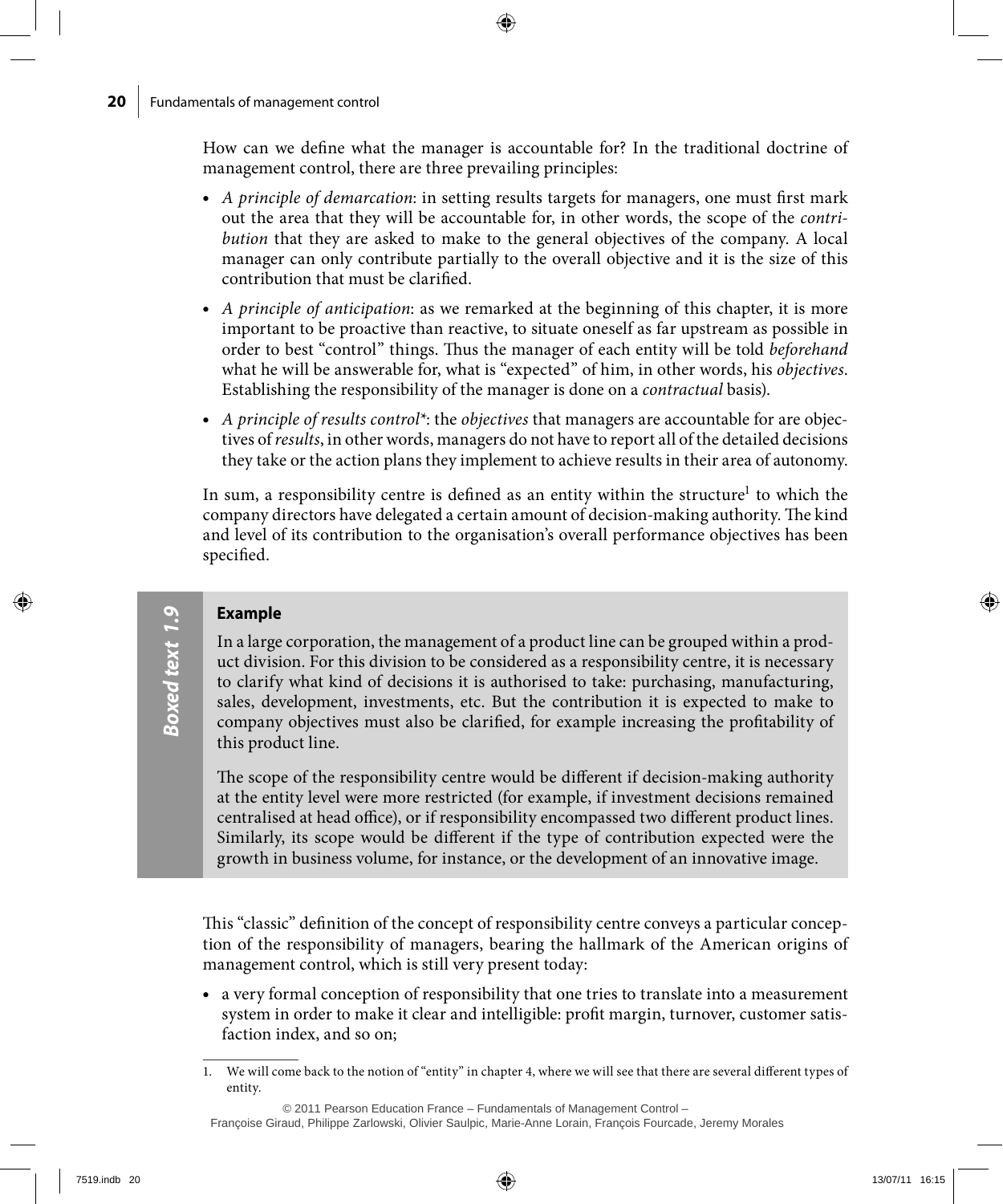- adoption of a particular approach to orienting behaviour: results control;
- adoption of a particular approach to regulation between parties: the contract.

These characteristics are not necessarily always appropriate. Results control can make more room for management dialogue about measurement, there are other methods of orienting behaviour besides results control (see Boxed text 1.10), the contractual approach is not suitable for all cultures. $<sup>1</sup>$ </sup>

### **Alternative control approaches**

Results control is not the only method of orienting behaviour. Among the other "control methods", two tend to dominate:

- • **Direct control of behaviour:** this consists in controlling behaviour itself rather than the results it generates. The rules and norms established by the company, as well as the physical and administrative authorisations/prohibitions (access restrictions, limitations on decision-making authority, separation of tasks, etc.) belong to this category.
- • **Control by organisational culture:** this seeks to develop forms of socialisation among individuals in the company. This category includes company projects, codes of ethics, the company's internal rites, dress codes, language codes, etc.

As all forms of control have their strengths and weaknesses, an appropriate and useful system for orienting behaviour would require a combination of these different forms rather than a single form.

### **2.2.2. From global performance measurement to local performance measurement**

According to this standard definition, a responsibility centre works somewhat like a small organisation that has to navigate towards its own performance targets, themselves defined as a contribution to the organisation's overall objectives.

Just as at the level of the organisation as a whole, measurement systems play an important role in clarifying the scope of these objectives. In the previous example, if the contribution of the product division is defined in terms of the profitability of the product line, a logical performance measure might be, for example, the operating income of the product (and not of the company).

In a decentralised corporation, it is therefore necessary to construct performance measurement systems at several levels in the organisation and not only at the broad company level.

<sup>1.</sup> For a discussion of these critical elements, see Giraud, F. et al., *The Art of Management Control: Issues and Practices*, Pearson Education France, Paris, 2011, chapter 1.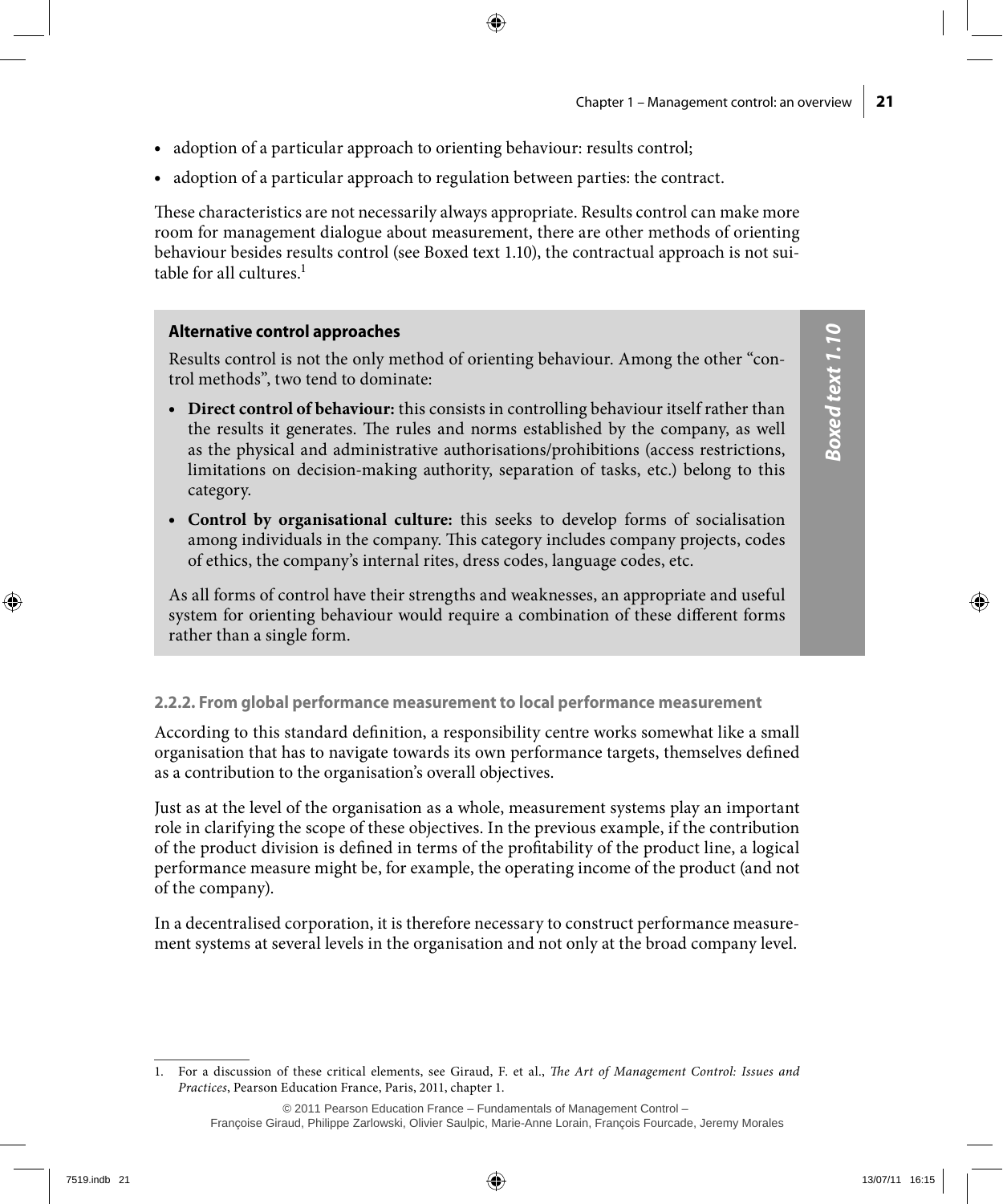

In chapter 4 we will see that there are four major types of responsibility centre: cost centres, revenue centres, profit centres and investment centres, which are mainly distinguished by the measurement system used to evaluate their performance.

**2.2.3. Coordination of local-level autonomous control and performance management at the company level**

The concepts of responsibility centre and results control outlined above help to fine-tune the integration of autonomous local control by entities and overall performance management by company directors.

When entities report on the achievement of a given target to their superiors, the choice of the means employed to achieve these results falls under its responsibility. Senior management does not have to intervene in this type of decision unless the results do not meet expectations. This allows local managers to preserve their autonomy and also keeps senior management from being overburdened with the surveillance of delegated activities. This is another aspect of management by exception, referred to in section 1, whereby monitoring focuses on problem areas (variance with respect to objectives at both the overall and local levels).

This integration hinges on the objectives assigned to the entities and this increases the complexity of the control process presented in section 1:

- • First, planning (setting targets, formulating action plans) is done at several levels of the organisation, which raises the problem of maintaining coherence between the different levels of plans. In chapter 7 we will see that iterations between the overall level and local levels are necessary to the formulation of the final plan.
- Second, results monitoring is also carried out at several levels: results and analyses must be performed for the managers in charge of entities, as well as for the purposes of overall control (see chapter 8). At this second level, the results of the entities must be "sent up" the hierarchical line, a process that is known as "management reporting".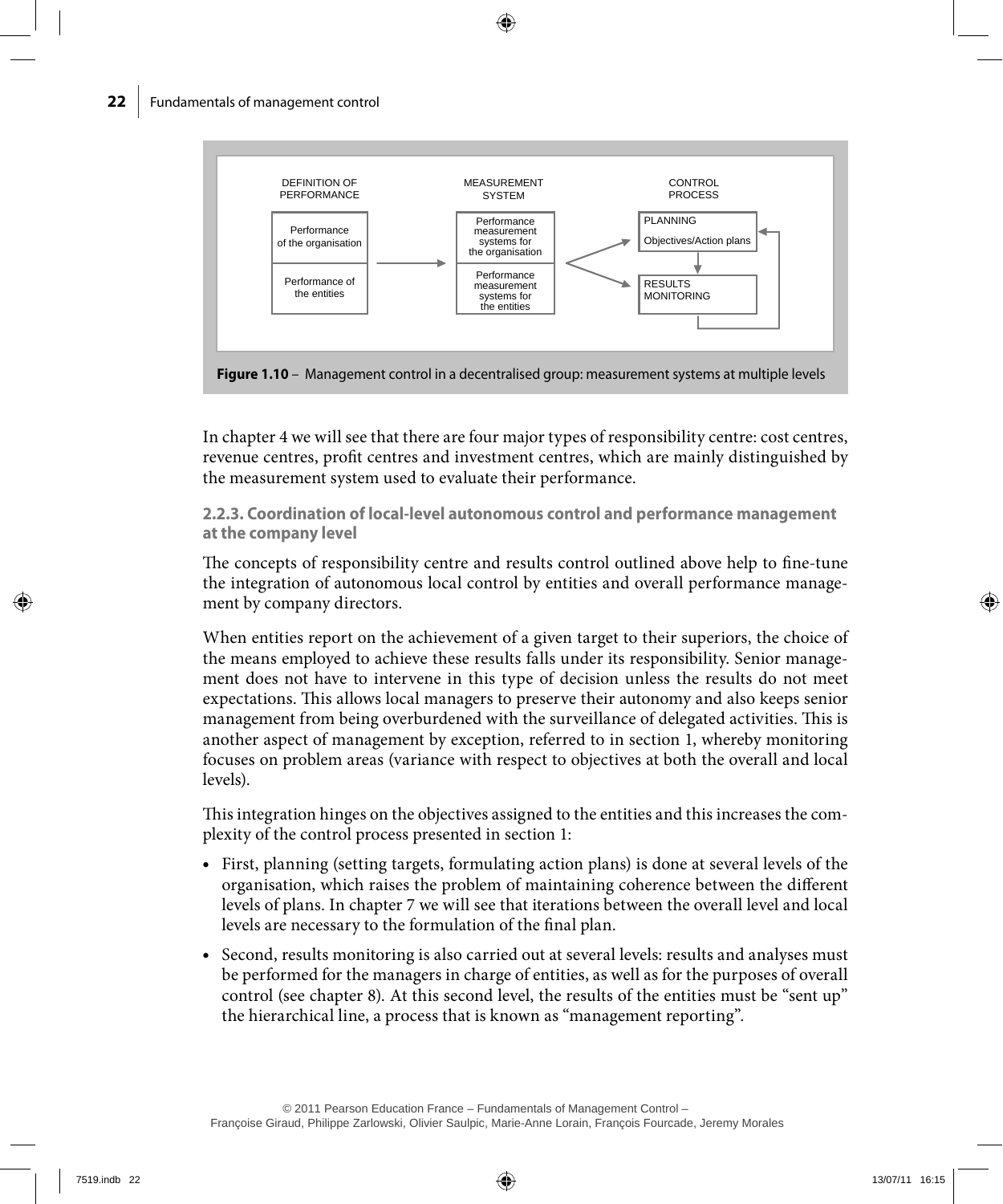## **Conclusion**

In this chapter we have seen the broad outline of the anatomy of a management control process, its various dimensions and the fundamental concepts involved.

This overview is necessary because it allows us to see how and where each of the different elements fits into the process and thus avoids having an incomplete or partial view of it.

It is all the more necessary as some of these dimensions can be conflictive at times, requiring compromises that one would not see the need for if one only had a partial view. For example, we will see that the functions of coordination and motivation of managers are sometimes difficult to combine. Similarly, even though they are integrated in theory, overall performance management by company directors and local performance management by entity managers are often sources of conflict in the day-to-day life of the company.

We will explore these first elements in greater detail in the rest of this book. The first part of the book will look more specifically at the question of performance and how measurement systems grasp its various dimensions. The second part will develop the two major phases of the control process: planning and results monitoring. The function of the third part of the book is one of integration: it will examine the question of the different organisational members involved in performance management and will provide two comprehensive case studies that combine the various elements of a management control system.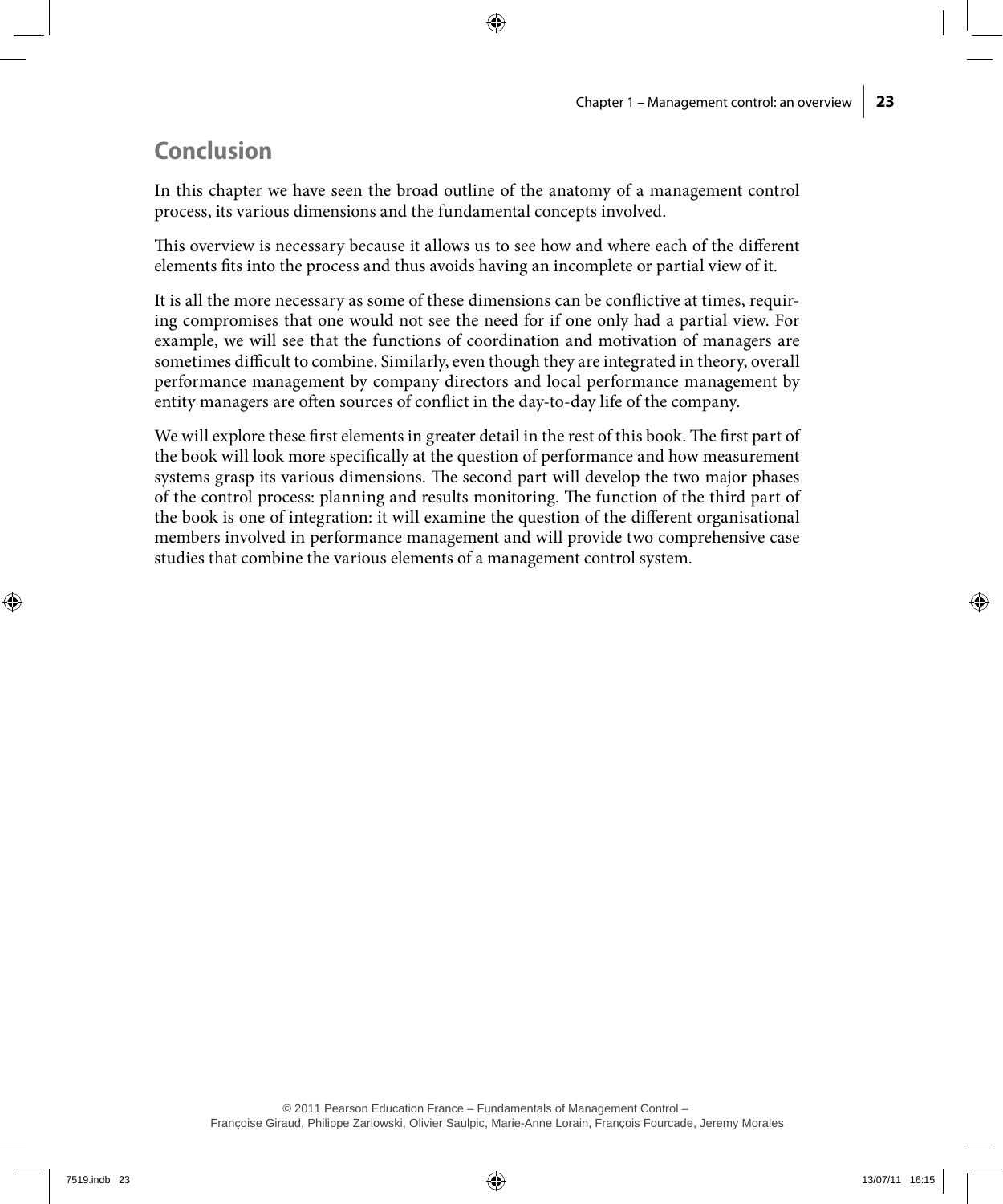# **Key concepts**

### **Definitions and concepts**

**Control process:** dynamic management process made up of two major phases: planning and the monitoring and analysis of results.

**Feedback loop:** a sequential process where the downstream phase of results monitoring is used to update the upstream phase of planning, either by reactivating/re-energising the current action plans or by adjusting targets.

**Learning loop:** process of updating the performance model.

**Local-level autonomous control:** performance management process carried out locally by entity managers.

**Management by exception:** principle whereby only the unfavourable variances between planned targets and actual results are the focus of particular attention in the monitoring phase. By extension: the principle whereby top management only intervenes in the operational decisions of an entity when there is a danger that its results objectives will not be achieved.

**Management control:** process of guiding the achievement of an organisation's performance objectives.

**Measurement system:** set of measures/indicators by which performance can be quantified.

**Objective:** type of performance desired; translated into indicators.

**Overall performance management:** performance management process carried out by directors at the level of the organisation as a whole.

**Performance model:** manager's representation of the performance dimensions to be taken into account in the control process, drawing especially on their conception of relevant objectives and performance drivers.

**Planning:** company projections for the future, comprising the setting of performance targets on different time horizons and the formulation of action plans to achieve those objectives.

**Responsibility centre:** an entity within the organisation that the directors of the corporation have placed under the authority of a manager to whom they have delegated decision-making authority and who is accountable for a targeted contribution to overall company results.

**Results control:** principle whereby a responsibility centre is accountable for the achievement of results in terms of preset targets, while being free to choose how it attains these results.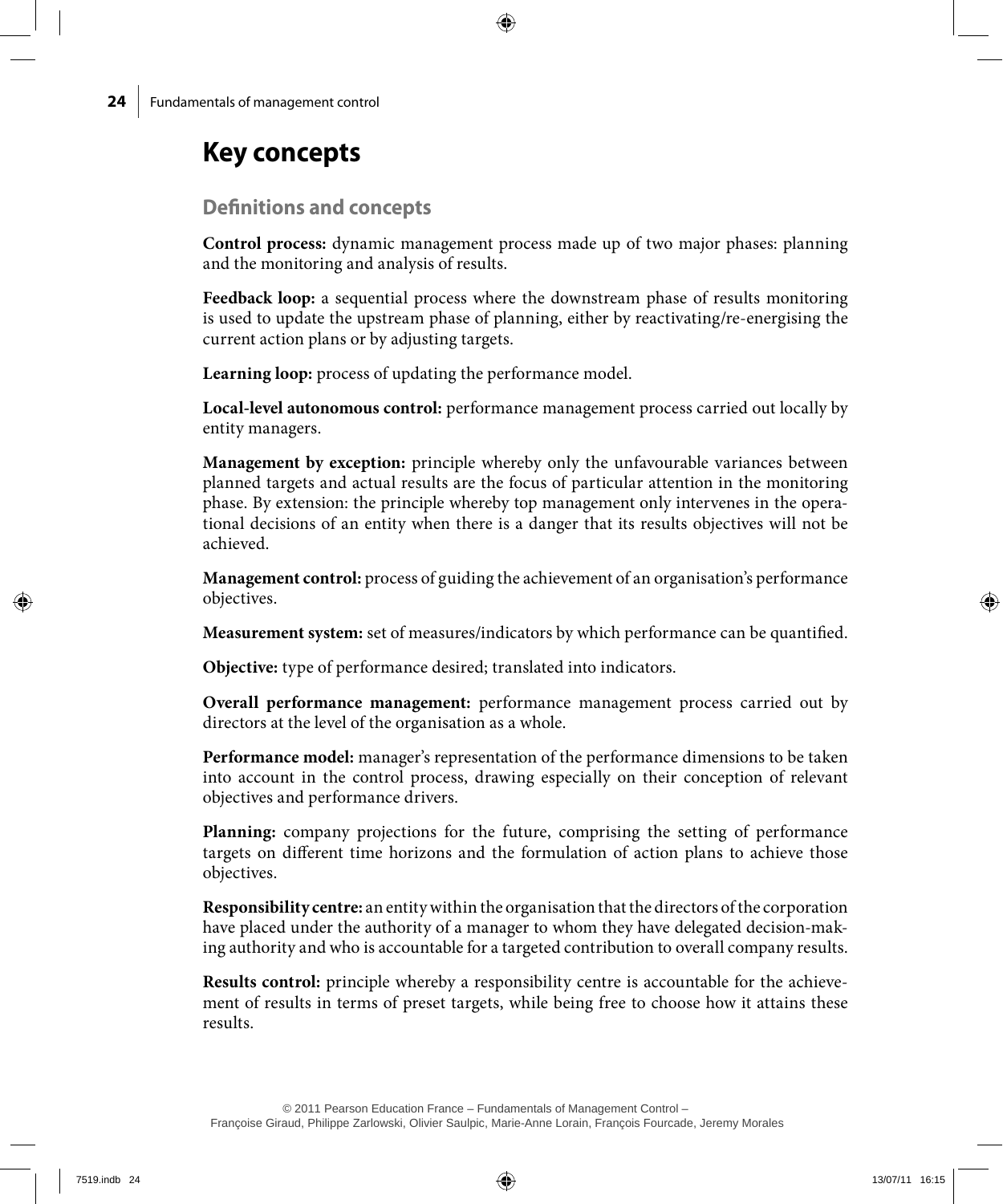### **Key messages**

- • Management control is a dynamic process made up of two major phases: planning and the analysis of results.
- • In order to structure the control process, it is necessary to define the performance outcomes desired on two levels: the overall level of the organisation's performance and the local level of the contributions made by entities to this combined performance.
- • Measurement systems play an important, structuring role in defining the company's performance and the contributions of entities.
- The control process comes under the responsibility of operational managers and therefore is not the sole responsibility of the controller, whose role is to ensure its coherence.
- In large corporations the management control process is implemented both centrally (overall company level control) and at the level of entities (autonomous control).
- The control process fulfils several functions: regulation, learning, and the coordination and motivation of managers.
- Management control does not aim only to oversee and monitor people, though certain conceptions and practices tend to favour this view.
- • The management control process is not exclusively reserved for large corporations, nor even for for-profit companies.
- Management control differs from cost accounting in that it is oriented to the total performance of the company, whereas cost accounting focuses on one particular dimension of this performance: costs.
- Results control is not the only way of orienting behaviour.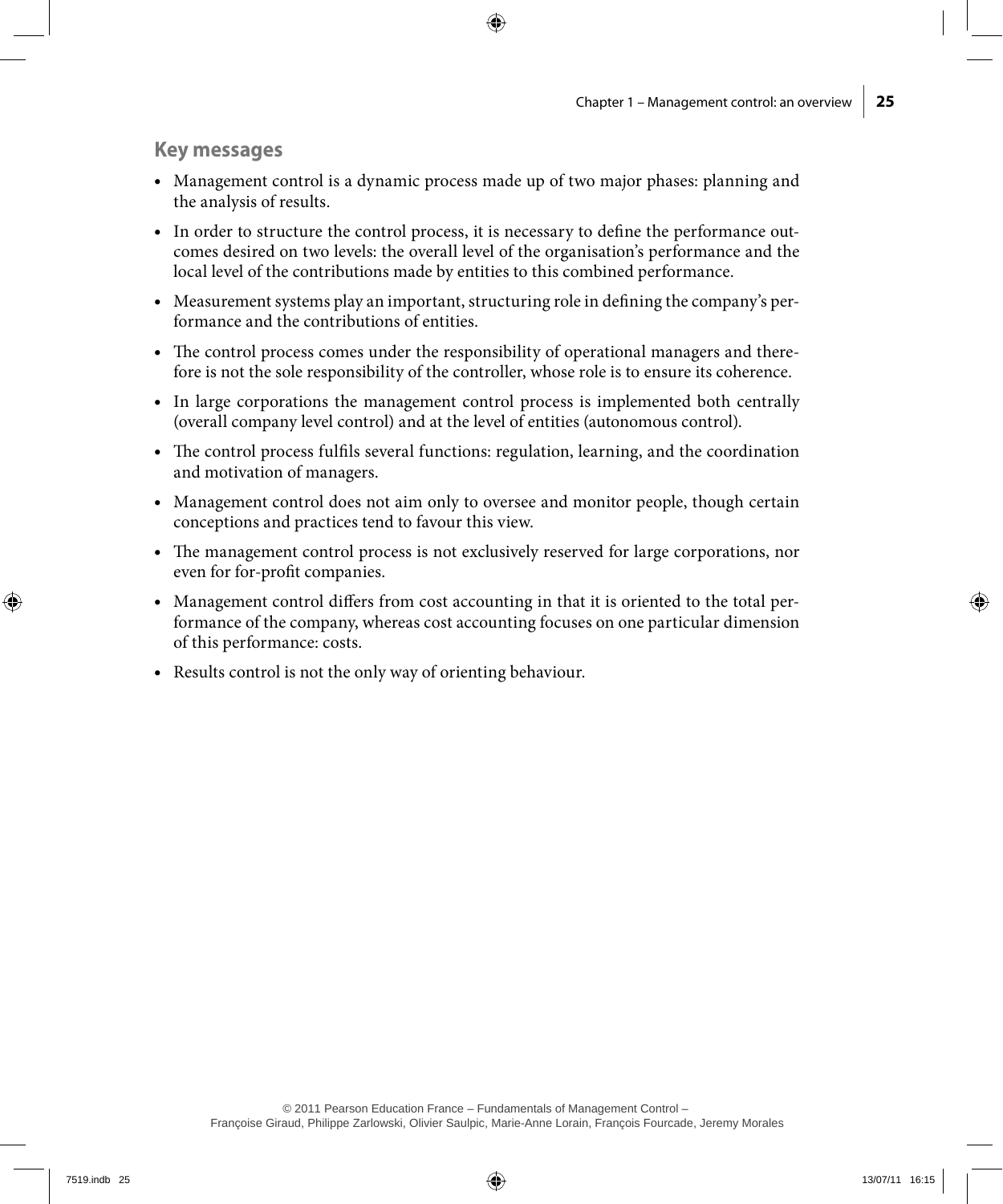## **Exercises**

### **Quiz**

Is the purpose of management control to monitor the financial results of a company?

What is the meaning of this sentence: "Management control seeks to influence and orient behaviours in the company"?

Why is financial reporting only one part of management control?

Do controllers have operational responsibilities?

In a decentralised organisation, is it correct to say that there is a transfer of responsibility to the managers in charge of entities?

Is it possible to design a standardised management control system?

### **Exercise 1.1**

The table below contains a list of common terms and expressions involving the word "control" (column 1) and a list of terms which are more or less synonymous to the different meanings of the verb "to control" (column 2).

**Match each expression in column 1 with the closest synonym(s) in column 2.**

**State which synonyms you think are closest to the objectives of management control and explain why the others may generate unwanted effects in one's understanding of these objectives.**

| <b>Terms and expressions</b>                   | <b>Synonyms</b>            |
|------------------------------------------------|----------------------------|
| Passport control                               | To inspect                 |
| Quality control in a factory                   | To monitor                 |
| Control tower at an airport                    | To check, to verify        |
| Political control over a region                | To guide                   |
| The fire-fighters have the blaze under control | To command, to dominate    |
| Border control                                 | To restrict                |
| Self-control                                   | To compare with a standard |
| Birth control                                  | To regulate                |
| Control group in clinical trials               | To restrain, to rein in    |
| Parental controls on a computer                | To have authority over     |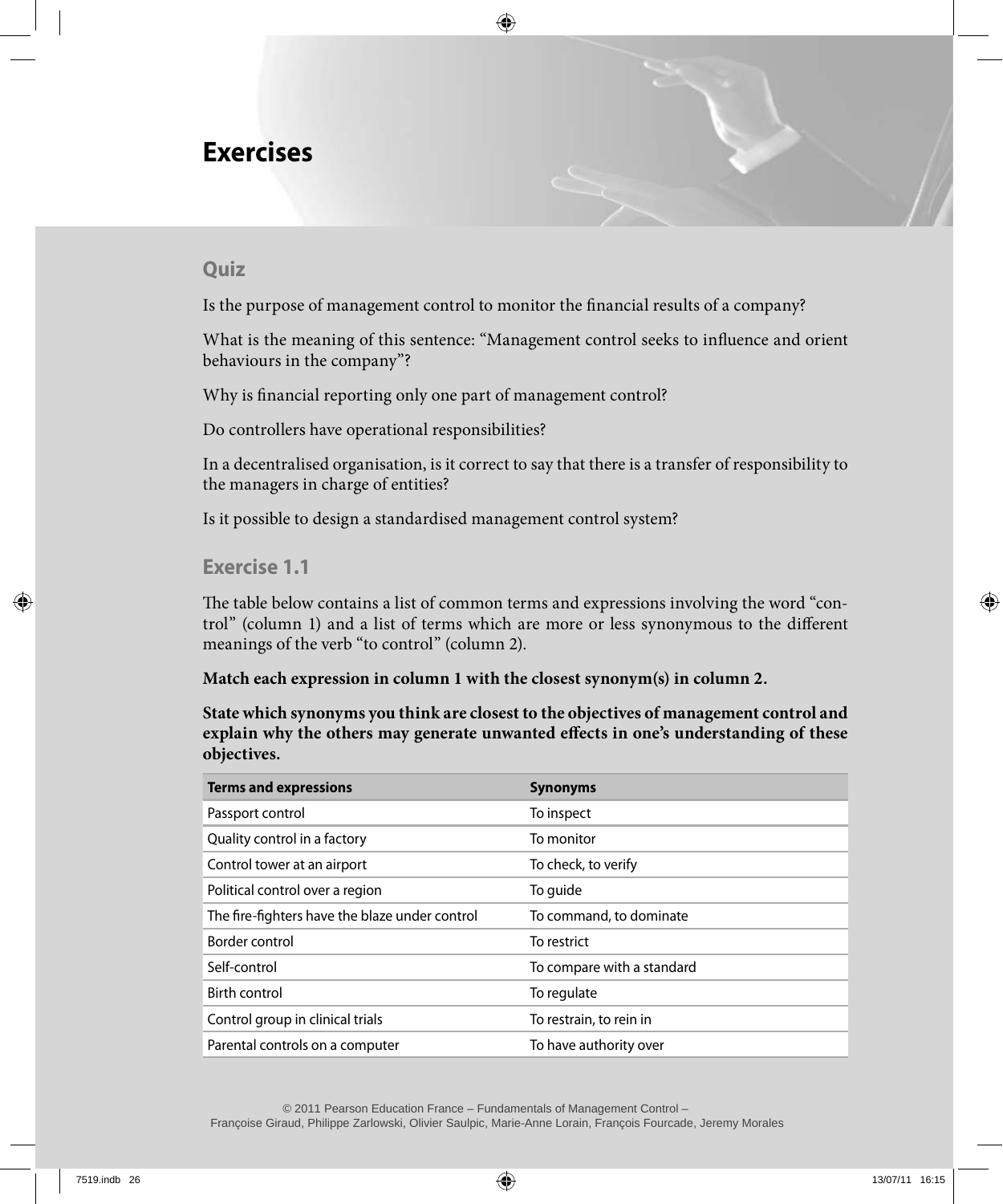## **Part I**

# **Measuring performance**

In chapter 1 we presented the major phases of the performance management dynamic (planning, monitoring and results analysis), the different dimensions of performance that it applies to and the structuring role of systems for measuring this performance.

In this first part of the book, we will further explore the question of how performance is apprehended in measurement systems. Chapter 2 will look at the question of defining performance on a qualitative level, the clarification of its different dimensions and the criteria by which it can be apprehended in a useful way. The following chapters will structure the problem of building performance measurement systems around two fundamental distinctions:

- the first distinction will be drawn between "financial" measurement systems and systems which are not exclusively financial, such as dashboards. This distinction pertains to a noteworthy evolution in the design of measurement systems for managing performance in companies which were initially strongly marked by their financial nature, then broadened to include new dimensions mainly starting in the late 1980s. As a certain number of today's performance management tools still bear traces of these financial origins, this distinction will provide us with a first level of positioning between the different management tools;
- we will also distinguish between systems that measure the "overall" performance of the organisation, *i.e.* company-wide performance without entering into the details of the sub-divisions that make up this organisation (divisions, subsidiaries, departments, etc.) and systems for measuring "local" performance, which are situated at the level of each of these sub-divisions. As we announced in chapter 1, we will see that these levels differ both in their content and in the principles for building their measurement systems.<sup>1</sup> Consequently, we will complete the elements of the qualitative definition of performance seen in chapter 2 for the organisation as a whole with considerations pertaining to the local performance of the organisation's entities (see chapter 4).

<sup>1.</sup> Concerning dashboards, a certain number of principles and methodological elements apply to both the overall and local levels. These will be dealt with in chapter 5. Chapter 6 focuses more specifically on the question of coordinating the dashboards of different hierarchical levels.

 <sup>© 2011</sup> Pearson Education France – Fundamentals of Management Control – Françoise Giraud, Philippe Zarlowski, Olivier Saulpic, Marie-Anne Lorain, François Fourcade, Jeremy Morales